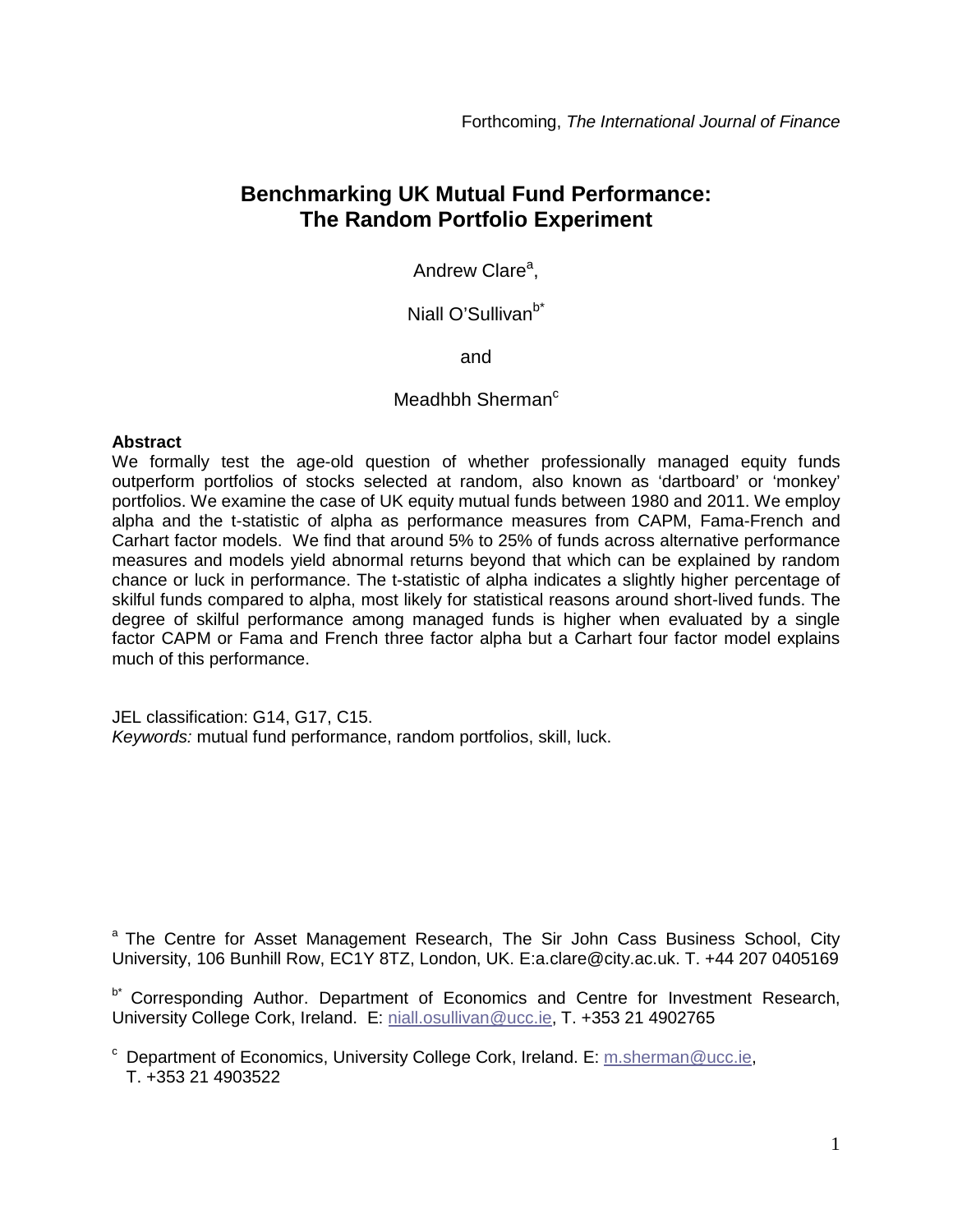## **1. Introduction**

Ever since Burton Malkiel predicted in *A Random Walk Down Wall Street* that "a blind-folded monkey throwing darts at a newspaper's financial pages could select a portfolio that would do just as well as one carefully selected by experts", fund managers have been put to various forms of such a test. The *Wall Street Journal* began an experiment in 1988 run over a decade in which it compared the 'darts' versus the 'pros.' After the  $100<sup>th</sup>$  dartboard contest the pros came out ahead beating the random selections 61% of the time. However, this then sparked a debate about risk and portfolio size which it was argued biased the outcome. Some say Malkiel's prediction was too modest and that the monkey would not only match the pros but would beat them.

In a study of the US equity market between 1968 and 2011 Clare, Motson and Thomas (2013) question whether a tracker fund made up of stocks weighted according to their share of the market is an appropriate strategy to build passive investment funds. Ten million simulated portfolios containing stocks randomly selected and randomly weighted from a sample of 1,000 stocks produced higher risk-adjusted returns than a cap-weighted tracker fund over 40 years. One of the suggested implications is that perhaps we should be benchmarking fund managers against such random portfolios rather than against capitalisation weighted indices.

Oddly, the question of random portfolio benchmarking for funds has not received much attention in the academic literature. As suggested by the Capital Asset Pricing Model (CAPM), a capitalization-weighted portfolio should be chosen by investors without stock picking skills for its mean variance efficiency. Arnott et al. (2013) question this. The authors simulate random portfolios for comparison against a capitalisation-weighted benchmark. From 1,000 portfolios, each with 30 equally-weighted stocks from among the 1,000 largest American stocks by market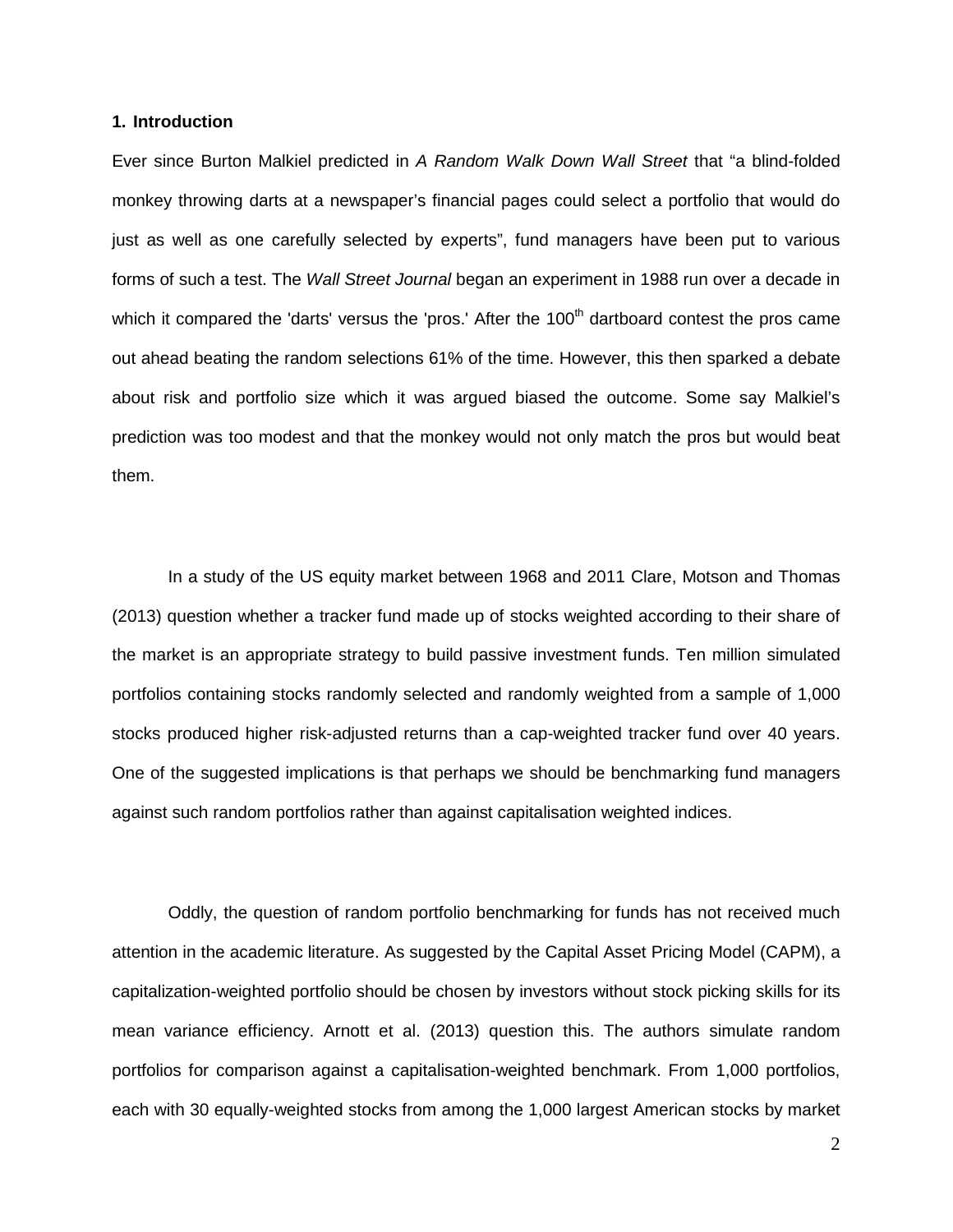capitalisation, 99 of the 100 "dartboard portfolios" outperformed a market cap-weighted portfolio of all the 1,000 stocks. A word of caution to investors about the dartboard portfolios, however, is that they embodied high risk (volatility and beta) and tracking error. The central finding in Arnott et al. (2013) is that size and value exposures occur naturally in portfolios. Hence, an equallyweighted dartboard or random portfolio, which over-weights size and value stocks compared to a cap-weighted index benchmark, will yield a premium in terms of raw return or even a CAPM alpha. This should be borne in mind when we evaluate either funds or indices against random portfolios.

The above studies examine the US equity market. Our review of the literature revealed that very little similar work has been undertaken on the UK market. We evaluate the performance of UK equity mutual funds against simulated random, dartboard or monkey portfolios of stocks over the period January 1980 to November 2011. UK mutual fund studies centre on either *expost* risk-adjusted performance or *ex-ante* performance persistence (Cuthbertson et al., 2012, 2008; Otten and Reijnders, 2012; Quigley and Sinquefield, 1999; Fletcher, 1997). Risk-adjusted fund performance is most often based on the alpha from the Fama and French (1996) or Carhart (1997) models which control for market, size, value and momentum risk factors. The random portfolio approach here establishes a distribution of performance under the null hypothesis of zero abnormal performance as presumably the monkey selecting stocks has no skill. The performance of actual managed funds can then be compared to this distribution to establish whether it is outside or within that which can be explained by random chance or luck in performance. In short, are funds skilful or could their performance be attributable to luck? In a different approach, Cuthbertson et al. (2008) also examine UK mutual fund performance and distinguish skill from luck in performance by using a non-parametric bootstrap procedure to construct a distribution of random sampling variation in performance or luck. The paper concludes that less than 2% of funds achieve a level of performance beyond that which could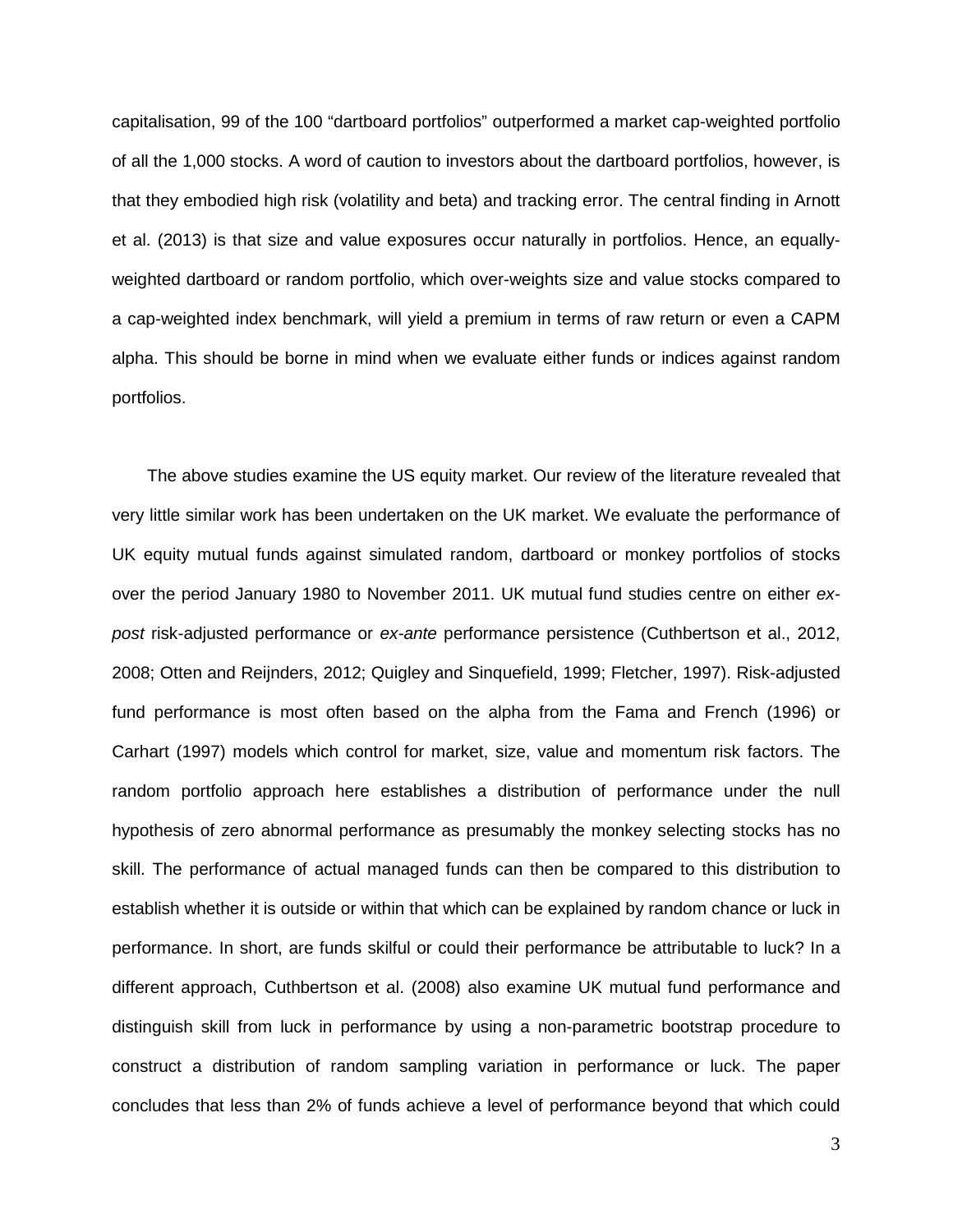be attributed to chance. Cuthbertson et al. (2012) apply a false discovery rate procedure to UK mutual funds. This method determines the proportion of significant fund alphas that are not just type I errors or 'false discoveries'. The authors find a false discovery rate of around 30% among funds. Cuthbertson et al. (2010) provide a comprehensive survey of both the theory and empirical findings around mutual fund performance globally.

## **2. Data**

Our mutual fund data set is obtained from Morningstar and contains monthly total return data on 1,267 actively managed UK equity unit trusts and Open Ended Investment Companies over the period January 1980 – November 2011. 'UK Equity' funds (by definition) have at least 80% of the fund invested in UK equity. By restricting funds to those investing in UK equity, more accurate performance benchmarks may be used. Our sample includes 658 non-surviving funds. Funds are also categorised by investment styles: 'Equity Income' funds (189 funds) aim to achieve a dividend yield greater than 110% of the market, 'General Equity' funds (901) invest in a broad range of equity while small company funds (177) are invested in stocks which form the lowest 10% of the market by capitalization. The majority of funds (1,050) are onshore UK funds but the sample includes 217 offshore funds, e.g., located in Ireland, Luxembourg, Denmark, France and other European locations. Fund returns are measured before taxes and management fees but capture re-invested dividends (for a like-for-like comparison with our stock returns later).

The number of funds in the sample ranges from 24 in January 1980 growing steadily to 609 funds in November 2011. The number of funds peaks in April 2009 at 629 before falling slightly due to the adverse effects of the financial crisis. The time series average of the monthly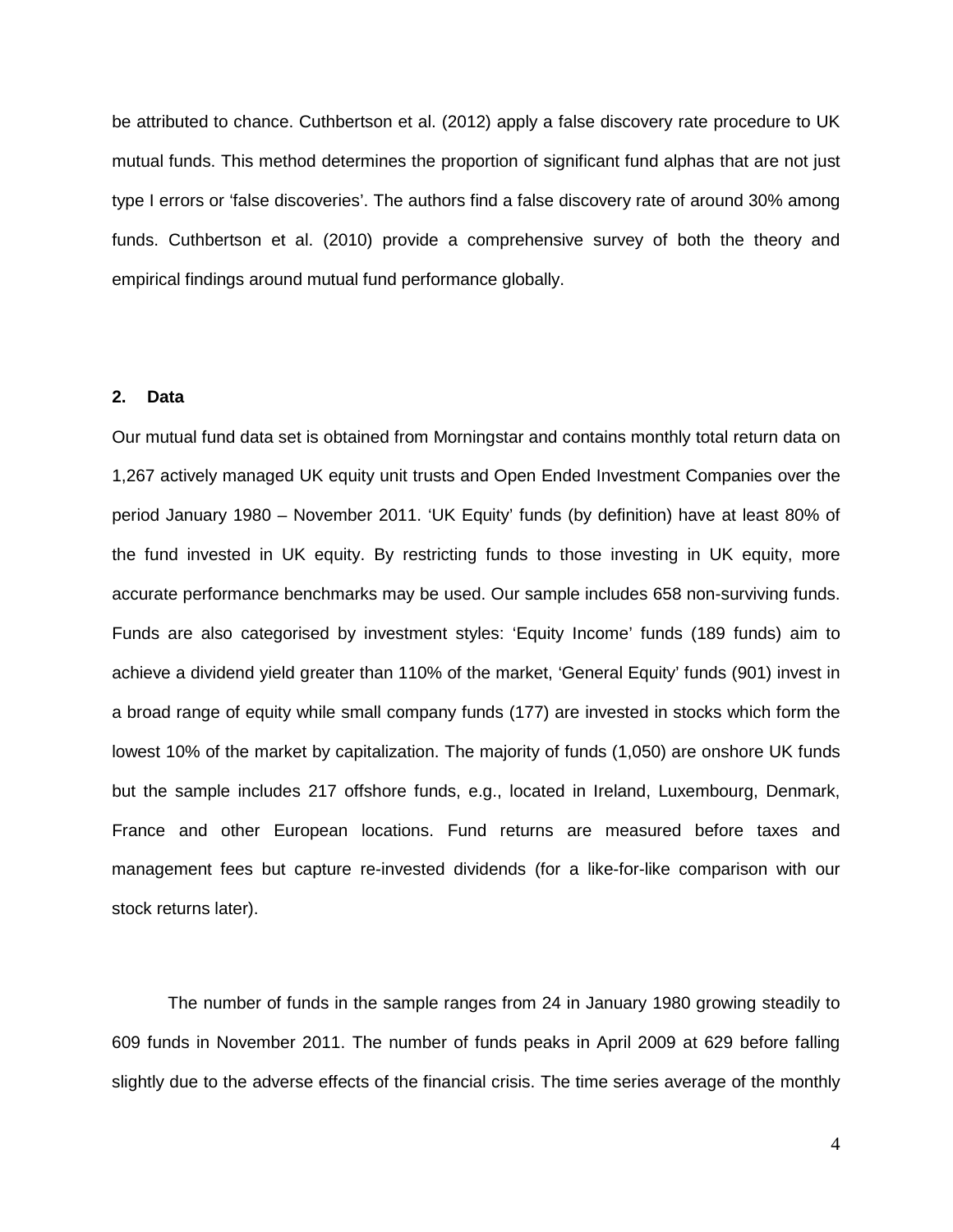cross-sectional average return is 1.2%, the lowest fund return was -25% in October 1987 while the highest was 12.2% in January 1980. Figure 1 plots the monthly cross-sectional average mutual fund return over the sample period. Average returns of less than 10% occur in October 1987 ('Black Monday'), August 1998 (Russian debt default), September 2001 ('9/11') and in the latter half of 2008 (recent financial crisis). The average monthly cross-sectional standard deviation in returns is 2.05%, leaving scope for the benchmark factors to explain the return variation. Briefly looking at the performance breakdown by investment style, income funds yield an average return of 1.21% with an average standard deviation of 1.34%. Interestingly, general equity funds yield the lowest average return at 1.17% with the highest standard deviation of 1.86%. Small stock funds exhibit the highest average returns of 1.32% with a high average standard deviation of 1.75%.

In our multi-factor performance models the market factor is the FTSE All Share Index of total returns (i.e. including reinvested dividends), taken from Datastream. Excess returns are calculated over the one-month UK T-bill rate, also taken from Datastream. The factor mimicking portfolio for the size effect, small minus big (SMB), is the difference between the monthly returns on the Morgan Stanley Capital International (MSCI) UK small cap index and the returns on the FT 100 index. The value factor, high minus low book-to-market equity (HML), is measured as the difference between the monthly returns of the MSCI UK value index and the returns on the MSCI UK growth index. Both indices are total return measures. These value and growth indices are constructed by MSCI by ranking all the stocks in their UK national index by their book-tomarket ratio. Starting with the highest book-to-market ratio stocks, these are assigned to the value index until 50% of the market capitalization of the national index is reached. The remaining stocks are assigned to the growth index. The MSCI national indices have a market coverage of at least 85%. The small cap, value and growth indices were obtained from MSCI at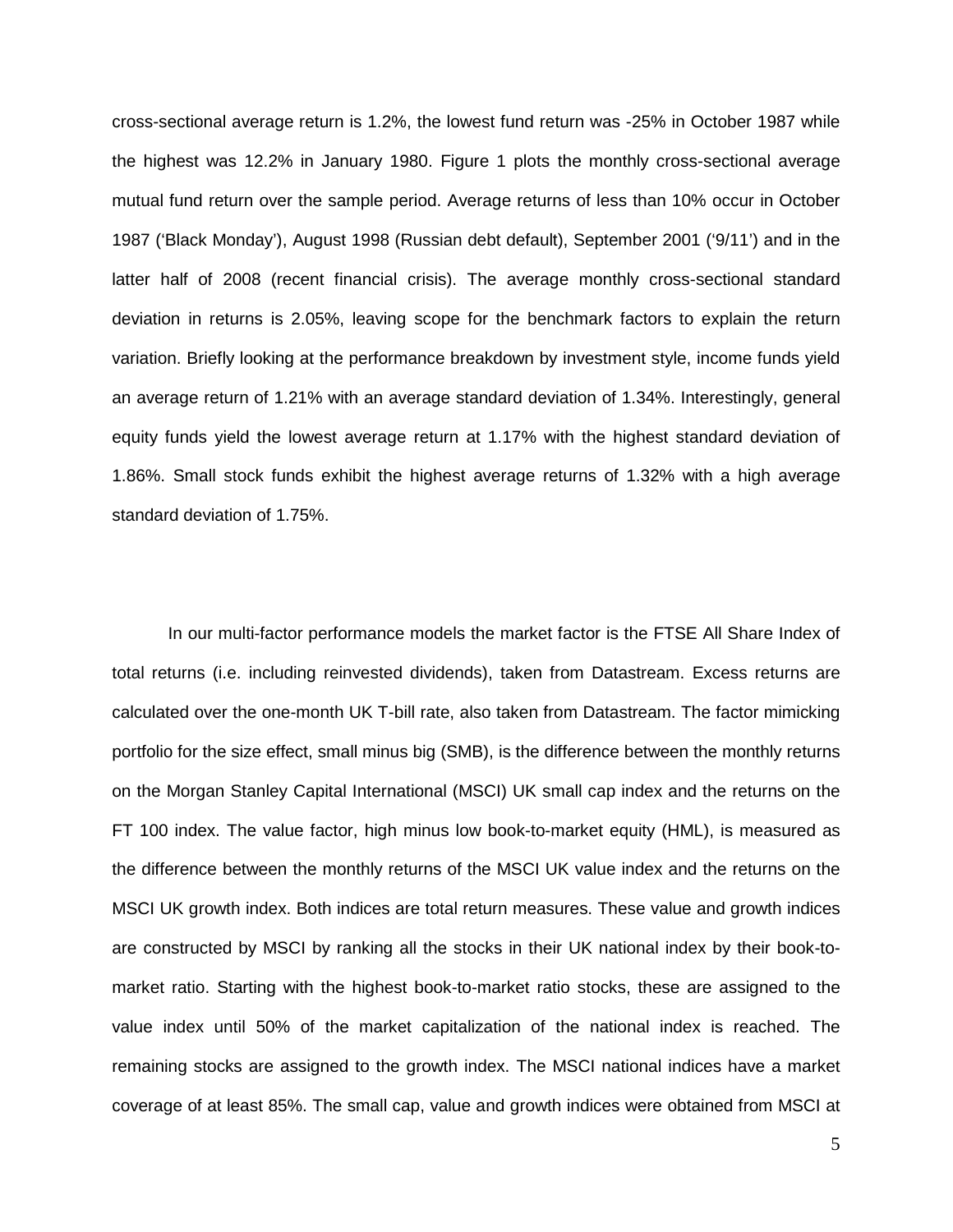[www.msci.com.](http://www.msci.com/) The FT 100 index is taken from Datastream. We construct the mimicking portfolio for momentum, MOM, using the historic constituents of the FTSE All Share index. Each month the constituent stocks are ranked by their past 11 month return, portfolios of the top and bottom 30% of stocks are then held for one month. The momentum benchmark portfolio is formed as the difference in the holding period return between the top and bottom portfolios.

We conduct our analysis on the historic constituents of the FTSE All Share index, i.e., we cross-reference with the London Share Price Database (LSPD) Archive file which records the constituents of the FTSE All Share back through time. This leaves us with the comprehensive universe of liquid stocks that UK equity mutual funds realistically chose from. Both our fund return and stock return measures are total returns and include re-invested dividends.

## **3. Methodology**

The purpose of our paper is to compare the performance of actual UK equity mutual funds against a distribution of performance based on chance or luck as measured by the performance of portfolios of stocks selected at random. We examine equity funds so that more accurate performance benchmarks may be constructed. In particular, we measure performance as the risk-adjusted alpha from three alternative well-established factor models below including the CAPM [1], the Fama and French (1996) three factor model [2] and the Carhart (1997) four factor model [3], which also controls for momentum in performance attribution.

$$
\mathbf{r}_{i,t} = \alpha_i + \beta_i(\mathbf{r}_{m,t}) + \varepsilon_{1,t} \tag{1}
$$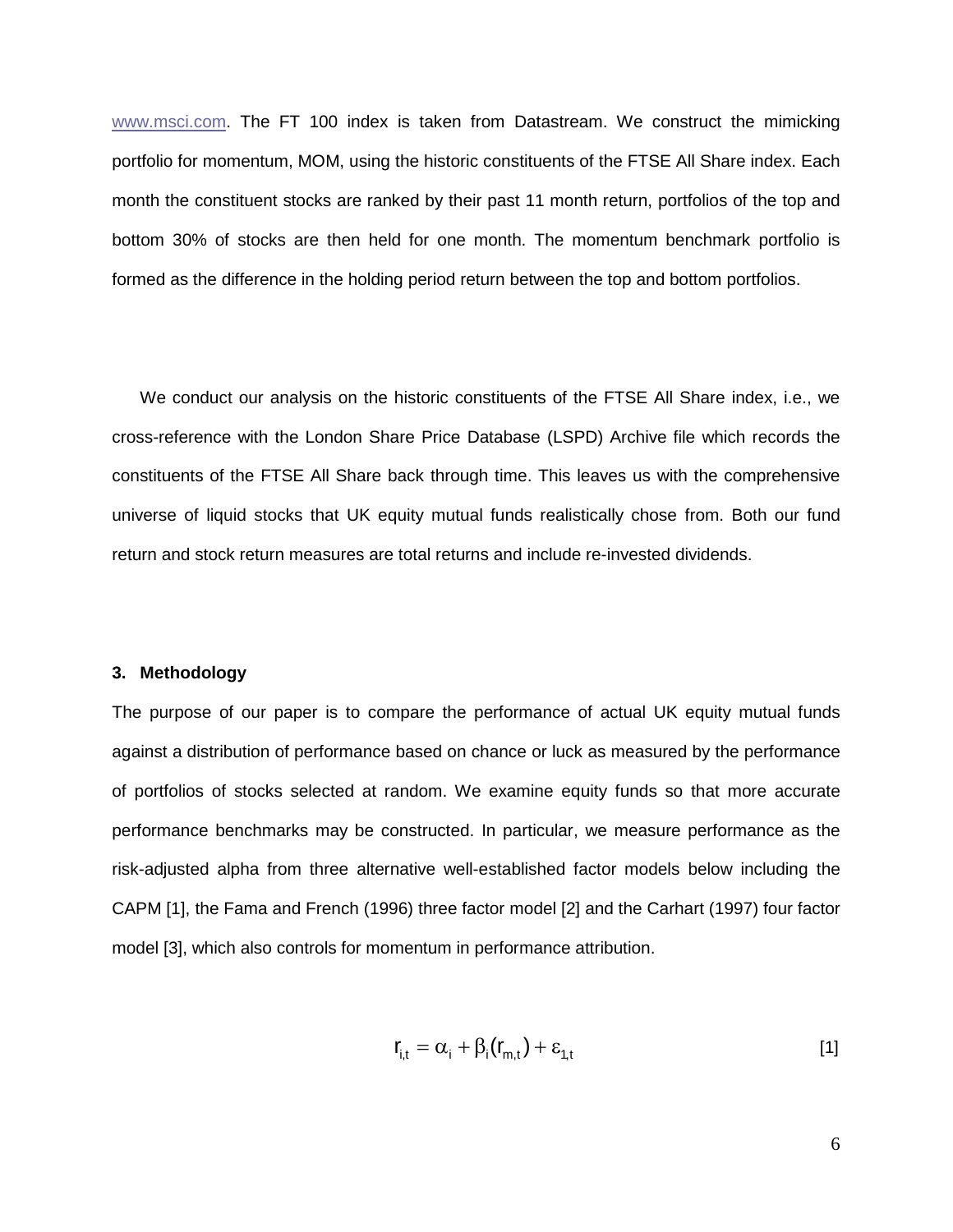$$
r_{i,t} = \alpha_i + \beta_i (r_{m,t}) + \beta_2 (SMB_t) + \beta_3 (HML_t) + \varepsilon_{2,t}
$$
 [2]

$$
\mathbf{r}_{i,t} = \alpha_i + \beta_i(\mathbf{r}_{m,t}) + \beta_2(SMB_t) + \beta_3(HML_t) + \beta_4(MOM_t) + \varepsilon_{3,t}
$$
 [3]

where  $\mathbf{r}_{i,t}$  is the excess return (over the one month UK T-Bill rate) on fund *i* at time *t*,  $\mathbf{r}_{m,t}$  is the excess return on the market factor at time  $t$ ,  $SMB_t$ ,  $HML_t$  and  $MOM_t$  are the size, value and momentum risk factors at time *t*.

We first construct a distribution of alpha which exhibits only random chance or luck around a true value which represents no abnormal performance. We then measure where the alpha of actual managed mutual funds lies within this distribution. We calculate p-values which indicate the probability of observing the actual alpha of a given fund by chance only. Specifically, for each fund *i* in our sample, *i* = 1, 2…1,267, each month we construct a portfolio of stocks of portfolio size *s* = 30, (similar to Arnott et al. 2013), over the same time period as fund *i* exists. Each month the *s* stocks are selected randomly from among the constituent stocks of the FTSE All Share index that month and the equally-weighted portfolio return is calculated<sup>[1,](#page-6-0)[2](#page-6-1)</sup>. This generates a monthly time series of portfolio raw returns over the same time period as fund *i* exists. We then estimate the CAPM, Fama and French and Carhart alphas of this simulated random portfolio $^3$  $^3$ . We denote this alpha as  $\,\tilde{\alpha}_{\mathfrak{j}}$ . Because the portfolio is generated randomly, it is not expected to exhibit any selectivity skill. We repeat this simulation process 1,000 times to

 $\overline{a}$ 

<span id="page-6-0"></span> $<sup>1</sup>$  The London Share Price Database (LSPD) Archive file provides information on the monthly historic constituents of the FTSE All</sup> Share index. The number of constituents varies through time but is approx. 1,000 stocks.

<span id="page-6-1"></span> $2$  We also constructed value weighted portfolios using capitalisation data from the LSPD but the overall results were qualitatively or and the state of standard form of the state in the state of the state in the state in the state in the state in the state in the state in the state in the state in the state in the state in the state in the state is an

<span id="page-6-2"></span>randomly the portfolios should not be exposed to such risks. However, Arnott et al (2013) find that even random portfolios introduce size and value "tilt". An equal weighted random portfolio will over-weight small and value stocks and 'benefit' from a premium compared to a cap-weighted benchmark.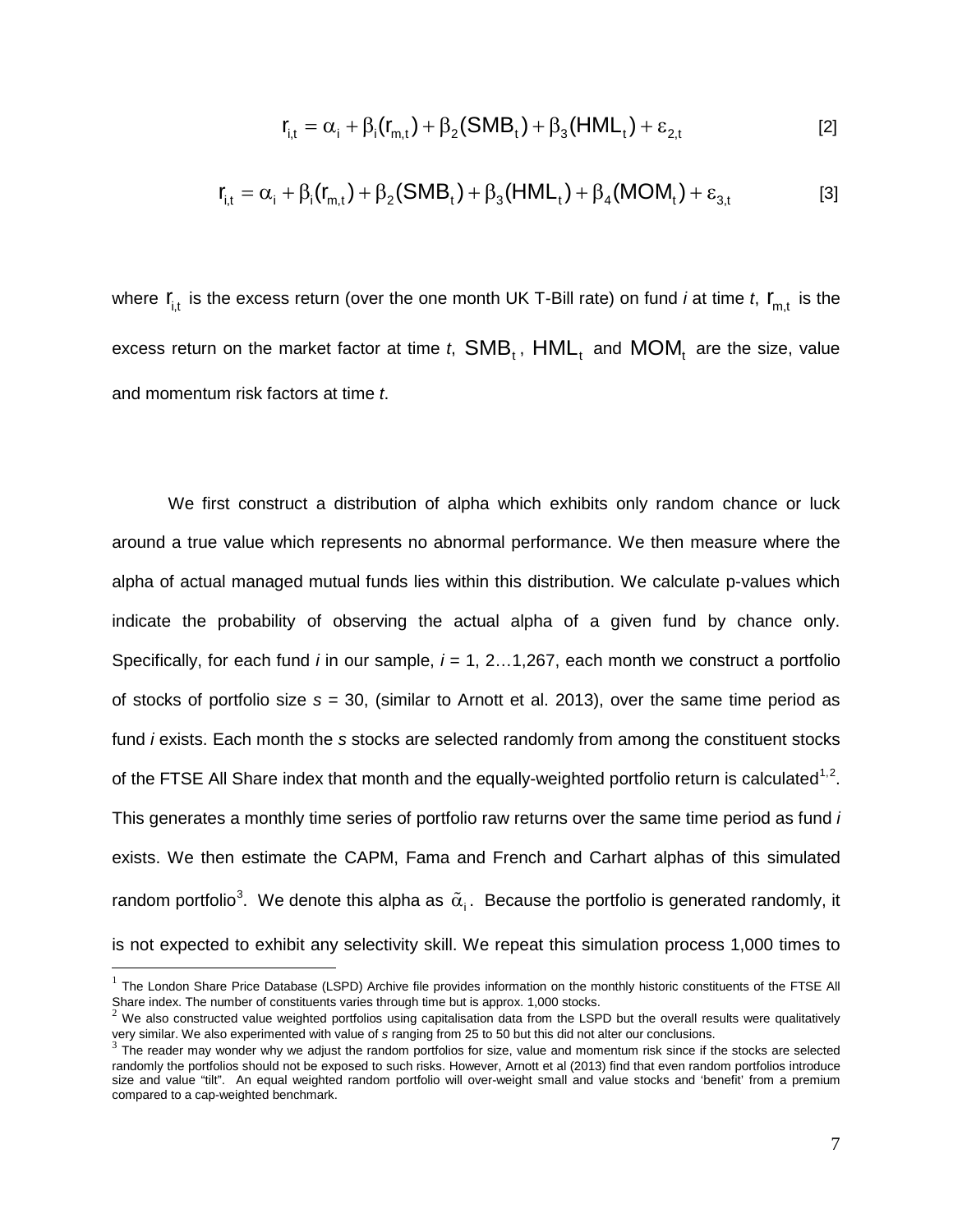generate a distribution of  $\tilde{\alpha}_{i,j}$ , j = 1, 2...1,000. The simulation procedure generates both positive and negative values of  $\tilde{\alpha}_{i,j}$ , the scale of which provide an indication of how well or badly a portfolio of stocks could perform in terms of alpha by random chance only. We then compare the actual alpha of fund *i*, denoted  $\hat{\alpha}_i$  against the distribution of  $\tilde{\alpha}_{i,j} = [\tilde{\alpha}_{i,1}, \tilde{\alpha}_{i,2},...,\tilde{\alpha}_{i,1000}]$ . The pvalue of fund *i* is the percentage of the 1,000  $\tilde{\alpha}_{i,j}$  values which are greater than  $\hat{\alpha}_{i}$ . For example, suppose only 50 of the  $\tilde{\alpha}_{i,j}$  values are greater than  $\hat{\alpha}_{i}$ , this implies that the p-value of fund *i* is 0.05, or that there is only a 5% chance of observing fund *i*'s actual alpha due to random chance or luck.

In order to improve the statistical reliability of our findings, we restrict our analysis to funds with at least 36 monthly observations. Furthermore, to test the robustness of our findings, we also repeat the above simulation procedure using the t-statistic of alpha, rather than alpha, as our performance measure since it has superior statistical properties, Cuthbertson et al. (2008). Short-lived funds with few observations are likely to have alpha estimates with a high standard error. In turn, this creates large variability in the distribution of the 1,000 alphas from the randomly generated portfolios, leading to longer tails in the distribution and in turn leading to higher p-value estimates. The t-statistic of alpha which incorporates the standard error helps mitigate this issue. In addition, the t-statistic helps mitigate survival bias problems (Brown, Goetzmann, Ibbotson and Ross (1992)). All of our t-statistics are Newey-West adjusted for a lag order of 2, which we found to be the most appropriate lag order.

While Cuthbertson et al. (2008) also distinguish luck from skill in performance, our methodological approach is quite different in this paper. The former bootstrap residuals from the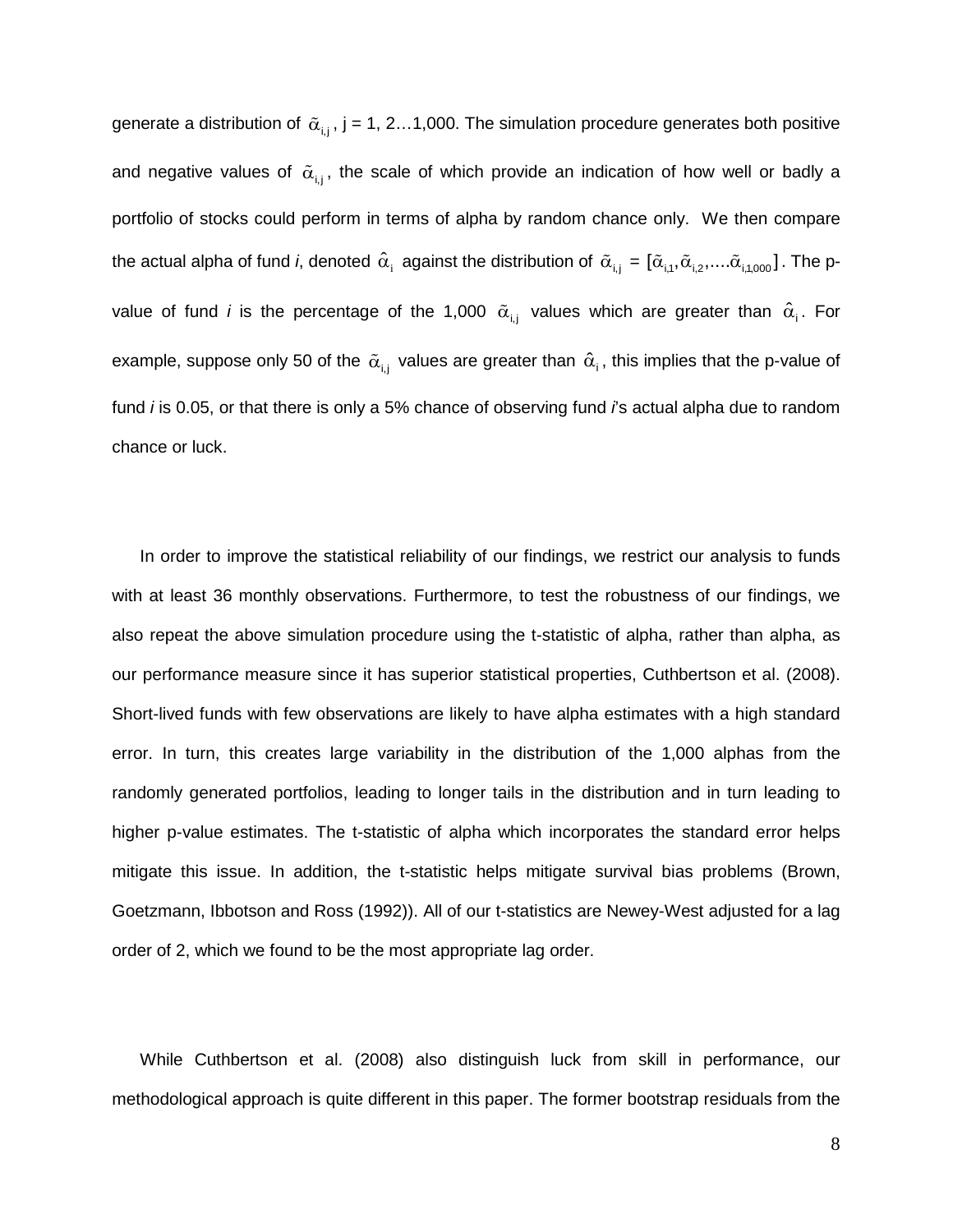OLS estimation of a performance model for each fund (several alternative performance models are studied) and simulate a time series of performance under the null hypothesis of alpha equal to zero. They then re-estimate the performance model using the simulated returns and estimate alpha, which then represents random sampling variation in alpha around a true value equal to zero. By carrying out 1,000 bootstrap simulations they are able to generate a nonparametric distribution of alpha under the null hypothesis where its true value equals zero. This distribution represents the level of alpha performance that could be attributable to random sampling variation, chance or luck. They then compare actual fund alphas against this distribution and calculate performance p-values. They perform the same procedure employing the t-statistic of alpha as the performance measure<sup>[4](#page-8-0)</sup>. The nonparametric procedure is a key strength of the paper as it mitigates against non-normality in the model residuals, which is found to be quite prevalent. In our paper, we construct a luck based distribution of alpha quite differently as an alternative: as our simulated portfolios are generated randomly, they are not based on any skill and the resulting distribution of alpha is attributable to luck only. We then compare actual or real fund alphas against this distribution.

## **4. Empirical Results**

 $\overline{a}$ 

The results of our analysis are presented in Tables 1 and 2. Table 1 reports findings where fund performance is based on alpha while Table 2 reports results based on the t-statistic of alpha as the performance measure. Panels A, B and C in Table 1 report results around alpha from the three alternative performance models. Panel A refers to alpha findings based on the single factor CAPM, Panel B presents alpha findings based on the Fama and French three factor

<span id="page-8-0"></span><sup>&</sup>lt;sup>4</sup> The reader is referred to Cuthbertson et al. (2008) for a complete discussion of the procedure. In each bootstrap simulation the procedure sorts the simulated alphas from highest to lowest. This generates 1,000 highest simulated alphas under the null against which the top actual fund alpha is compared, 1,000 second highest alphas under the null against which the second highest alpha is compared and so on.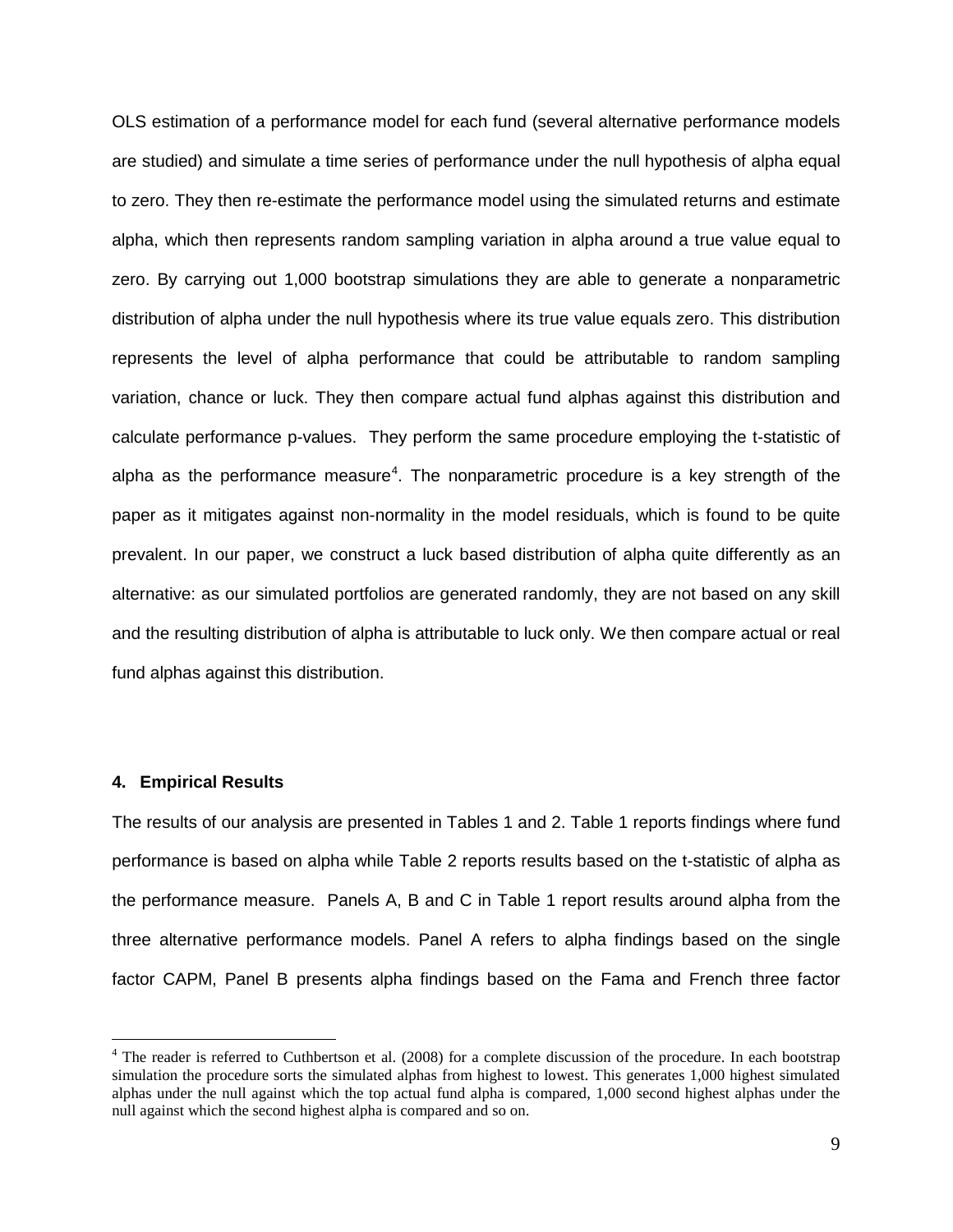model, while Panel C reports alpha findings based on the Carhart four factor model. After restricting the analysis to funds with at least 36 monthly observations there are 652 funds in the sample. In each panel the row denoted "Alpha" shows actual mutual fund alphas at various points in the cross-sectional distribution ranging from the lowest alpha, denoted "min", to the highest alpha, denoted "max". When we use the single factor CAPM the highest alpha is 1.467% per month. The row denoted "Average" refers to the average of the 1,000 alphas of the randomly generated portfolios corresponding to the fund in that column. The row headed "pvalue" refers to the p-value of the actual alpha in row 1. Again, according to the single factor CAPM in Panel A, the best fund has a p-value of 0.00. This indicates that none of the 1,000 alphas from the randomly generated portfolios over the same time period are greater than 1.467. The average of these 1,000 alphas is 0.712. "Obs" refers to the number of monthly observations of the fund. "Style" denotes whether the fund is an income fund (1), a general equity fund (2) or a small stock fund (3). "On/Off" indicates whether the fund is an onshore fund (1) or an offshore fund (0). Finally, "Survivor" denotes whether the fund is a survivor (1) or a non-survivor (0). The highest alpha fund has existed for 36 months and is an onshore surviving small stock fund. From Panel B, the highest Fama and French three factor alpha is 0.921% per month (a different fund from the best fund in Panel A) and, again, has a p-value of 0.00. In Panel C, the highest Carhart four factor alpha is 1.059% per month with a p-value of 0.00. Therefore, across all three factor models the fund with the best alpha has a p-value of 0.00 indicating that the managers of these funds have demonstrated stock selectivity skill (as inferred by alpha) greater than that attributable to chance. If we work with the conventional 5% statistical significance level, this means that a p-value up to 0.05 is required for us to draw the same conclusion.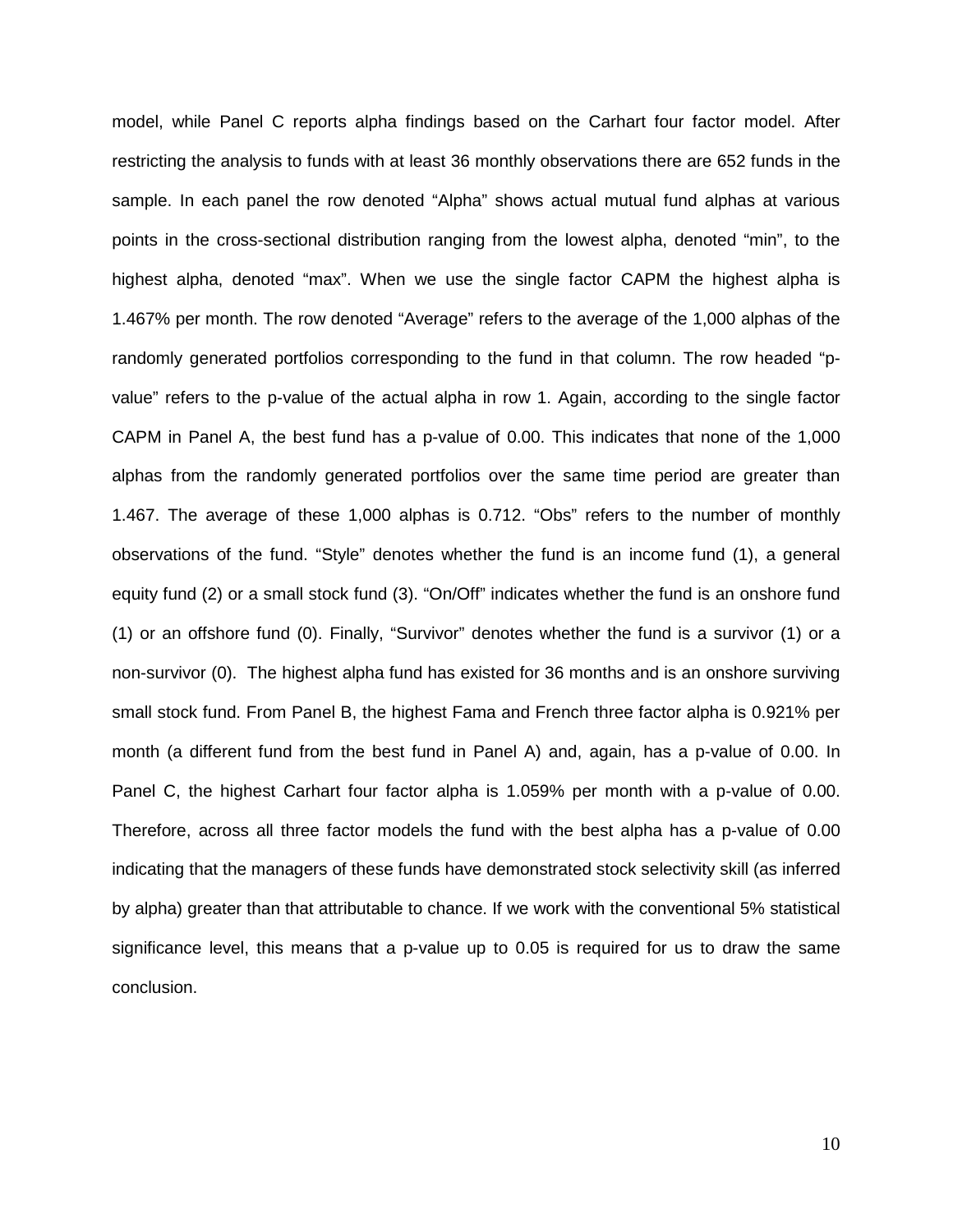From Table 1, using the single factor model in Panel A, all funds ranked down to 'max 5%', i.e., the 95<sup>th</sup> percentile, we categorise as having skill since their p-values are less than 0.05. With 652 funds in the sample these are the top 33 funds by alpha. Indeed, in results not shown, when we focus on the distribution more closely between the  $95<sup>th</sup>$  and  $90<sup>th</sup>$  percentiles, we find that the top 38 funds by alpha demonstrate skill. Of course, there is no direct link between the level of alpha and whether the fund manager is skilful or not. For example, the fund ranked  $39<sup>th</sup>$  has an alpha of 0.566% per month with a p-value of 0.095 (not skilful at 5% significance) but the fund ranked  $41<sup>st</sup>$  has an alpha of 0.563% with a p-value of 0.00. In total, 89 funds, or 14% of the sample, have p-values less than 0.05 and may be deemed skilful, though they are not necessarily the top 89 funds as ranked by alpha. From Panel B, where results are based upon the three factor model which controls for fund performance attributable to size and value risk factors, skill is found in all funds ranked in the top 10% by alpha. In fact, again in results not shown, a total of 19% of the sample (124 funds) exhibit skill at the 5% significance level (though, again, not necessarily the top 124 funds by alpha). This greater degree of skilful performance among actual funds found using the Fama and French three factor model compared to the single factor CAPM is due to the fact that, as found by Arnott et al. (2013), the random portfolios exhibit a size tilt in many cases. Controlling for this reduces the size riskadjusted alpha in the random portfolios making it 'easier' for actual funds to outperform the random portfolios. In Panel C in the case of the Carhart model, only funds ranked down to  $20<sup>th</sup>$ position by alpha demonstrate significant p-values, or 34 funds in total have p-values less than 0.05. This reduced prevalence of skilful funds according to the four factor model compared to the three factor model suggests that much of the performance of actual mutual funds is attributable to momentum: the four factor alpha explains much of the observed CAPM and three factor alpha in actual funds.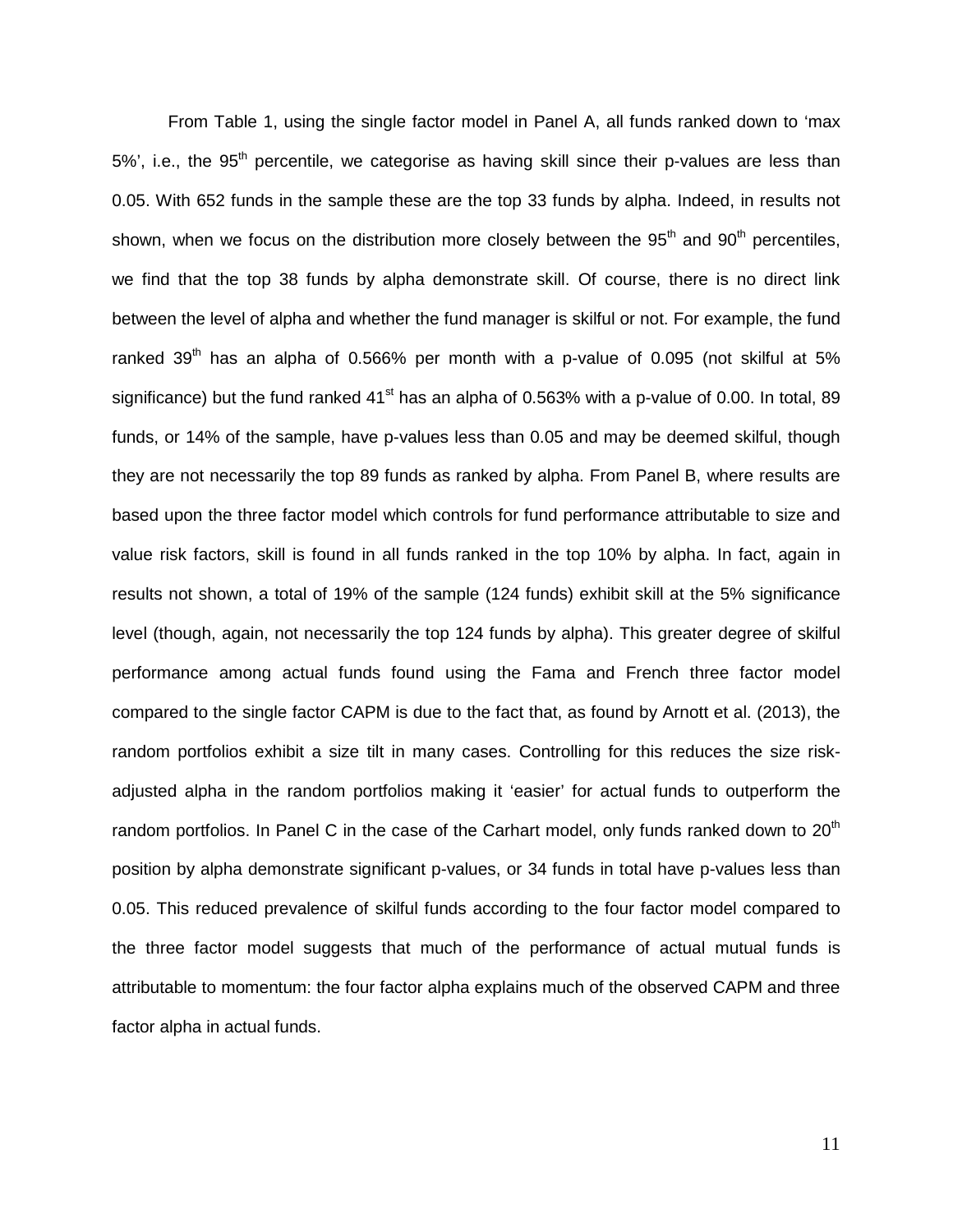Looking at the characteristics of the top performing skilful funds, it is noteworthy from all three panels of Table 1 that shorter-lived funds are slightly more prevalent, especially in the extreme tail of the distribution, the funds are onshore, surviving funds and small stock funds are disproportionately represented even after controlling for a size risk factor in the models in Panels B and C.

The poor performing end of the performance distribution is also revealing. The results based on the single factor CAPM in Panel A show that the worst performing fund has an alpha of -1.06% per month over its 52 months in existence. A p-value of 0.00 indicates that none of the 1,000 alphas from the randomly generated portfolios over the same time period are less than -1.06%, i.e., there is a 0% probability of observing an alpha of -1.06% by random chance only over the same time period: the poor performance of this fund is outside the boundary of that which can be explained by bad luck. The same interpretation applies to funds with p-values of 0.05 or less in the left tail of the cross-sectional distribution. A similar conclusion may be drawn about performance at the lower end of the distribution across all three performance models.

Table 2 provides similar information except that the performance measure used to evaluate funds is the t-statistic of alpha, which has superior statistical properties particularly in the evaluation of short lived funds. When using the single factor CAPM (Panel A) the best performing fund has a t-statistic of alpha of 4.171. The corresponding p-value of zero indicates that none of the t-statistics of the 1,000 alphas from the randomly generated portfolios over the same time period are greater than 4.171, i.e., there is a zero probability of observing this level of performance by chance: we may deem the returns on this fund to have been generated with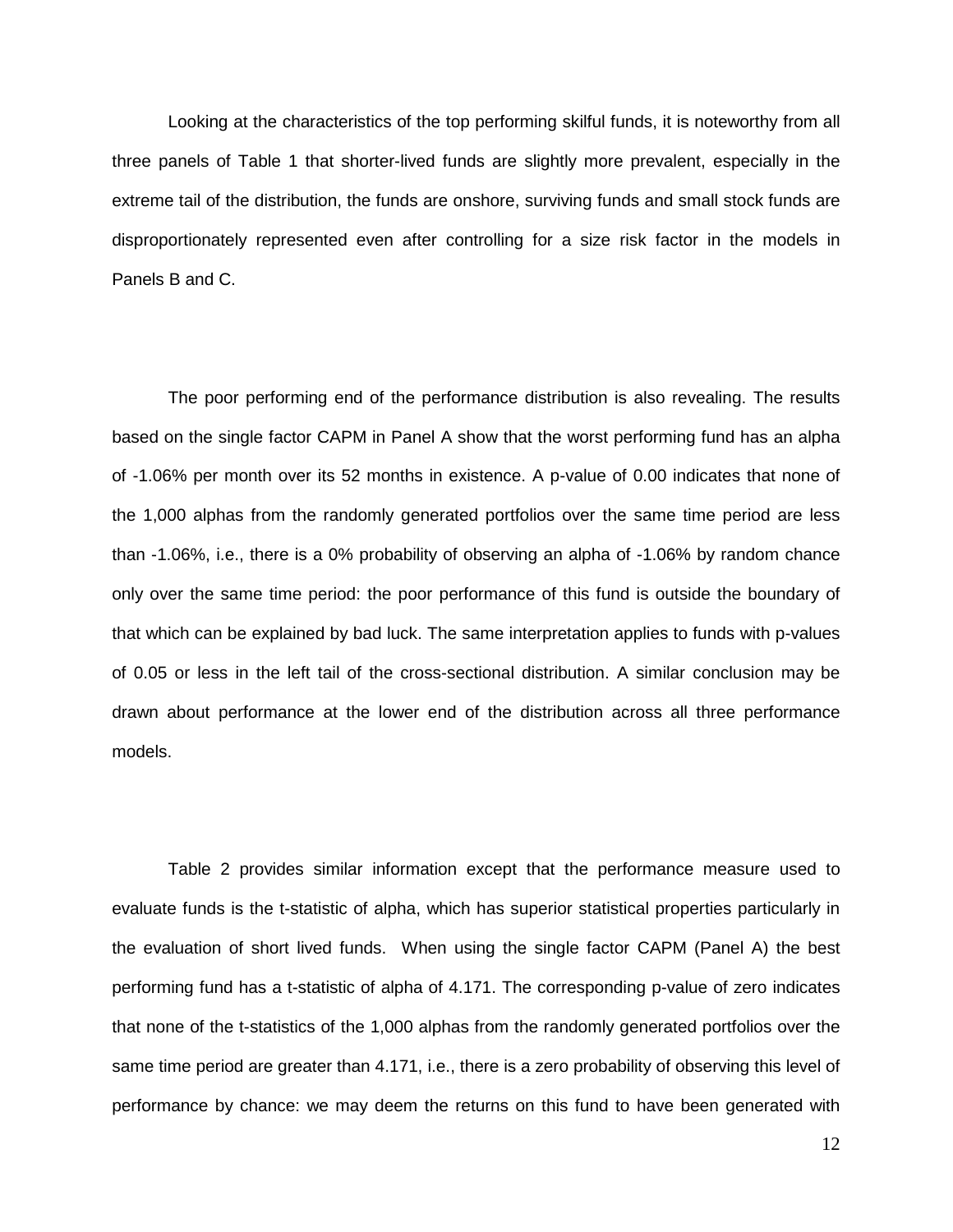some skill. The statistics in Panels B and C of Table 2 have a similar interpretation. Comparing the p-values of the funds in the upper end of the performance distributions in panels A, B and C of Table 2 with those of Table 1, it can be seen that when we analyse by the t-statistic of alpha in Table 2 a higher percentage of the sample of funds are skilful at the 5% significance level. Specifically, when we use the single factor model, a total of 22% of the funds are skilful (though this is not necessarily the top 22% as ranked by the t-statistic of alpha). This compares to 14% when judged using alpha. According to the Fama and French three factor model 24% of funds are skilful, compared to 19% when judged using alpha while, according to the Carhart four factor model, 8% of funds are skilful, compared to 5% when judged using alpha. Therefore, according to the t-statistic of alpha, which better mitigates against noise in the performance estimate in particular for short lived funds, we find a higher degree of skill among funds. Consistent with this, the results in Table 2 reveal that the high performing funds tend to be longer lived in contrast to the findings in Table 1. The results in Table 2 also reveal that among the high performing funds, general equity funds tend to dominate with some income funds also represented. However, small stocks funds are far less well represented in contrast to the findings in Table 1.

## *4.1 Robustness Tests*

The role of momentum in fund performance is well established and documented, see, for example, Carhart (1997). In constructing the benchmark momentum risk factor, however, one must select the length of the backward looking time window over which the universe of stock are ranked. In this study we employ an 11 month backward looking ranking period length which is common in the fund performance and asset pricing literature (Cuthbertson et al., 2008; Foran and O'Sullivan, 2014; Foran et al., 2014). However, the selection could have a significant bearing on the momentum factor and the evaluation of funds. In order to examine the robustness of our findings around this question, we repeat our analysis where in the Carhart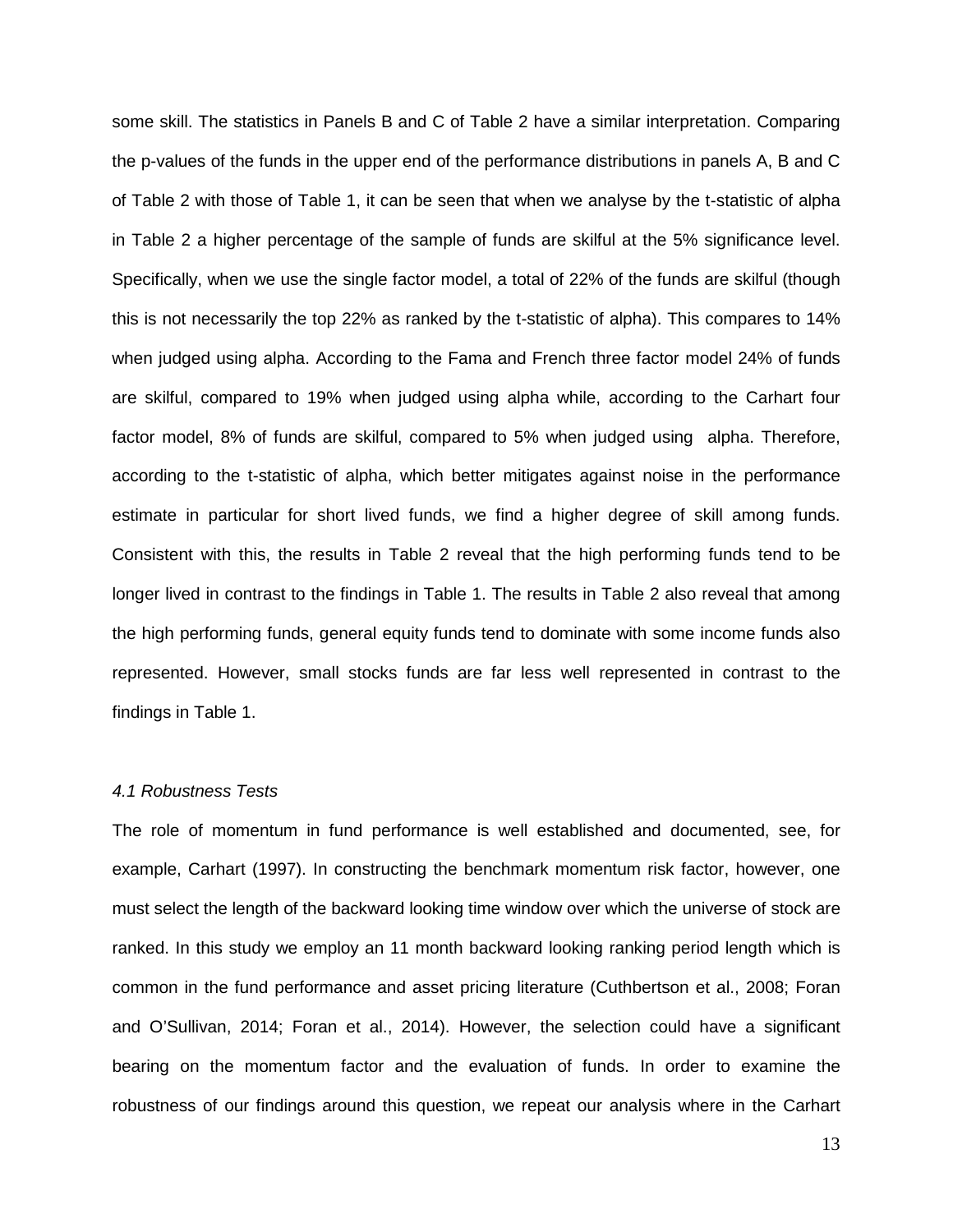four factor model we construct a momentum risk factor using both a six month and three month backward looking time period when ranking stocks. We report the results from these tests in Table 3, where Panel A and Panel B relate to the six month and three month momentum factors respectively. To conserve space we limit our results to those for the t-statistic of alpha as the performance measure. Comparing the findings of Panes A and B of Table 3 with those of Panel C in Table 2, it is clear our initial conclusions are unaltered. The level of outperformance among funds in the right tail of the distribution, as indicated by a p-value < 0.05, is the same across all three panels - our findings are robust to the choice of momentum factor in the model.

In a second test of the robustness of our findings it may be interesting to examine the performance of funds in periods of tranquillity versus crisis. Over our long sample period between January 1980 and November 2011 there are, of course, many such periods of tranquillity versus crisis one could examine. However, one obvious candidate period of interest is the most recent financial crisis period. We examine whether the exclusion of this period would have a significant impact on our findings. We take the financial crisis period as post August 2007. (Specifically, on the 9th August 2007 Bloomberg reported that BNP Paribas halted withdrawals from three investment funds because it couldn't "fairly" value their holdings after U.S. subprime mortgage losses roiled credit markets. We use this as one of the early indications of the financial crisis). In Table 4, we present our skill versus luck findings over two sample periods. Again, to conserve space we limit our results to those for the t-statistic of alpha as the performance measure. First, in Panel A, we present the results for the full period January 1980 – November 2011 as before. In Panel B, we present results over the shorter period January 1980 – July 2007 inclusive, i.e., excluding the financial crisis period. Comparing the results between Panel A and B, we find no difference in the interpretation of results. The degree of performance not attributable to chance is qualitatively unchanged.

Overall, we find evidence of abnormal returns in a small proportion of UK mutual funds which cannot be explained by random chance or luck in performance. Employing the t-statistic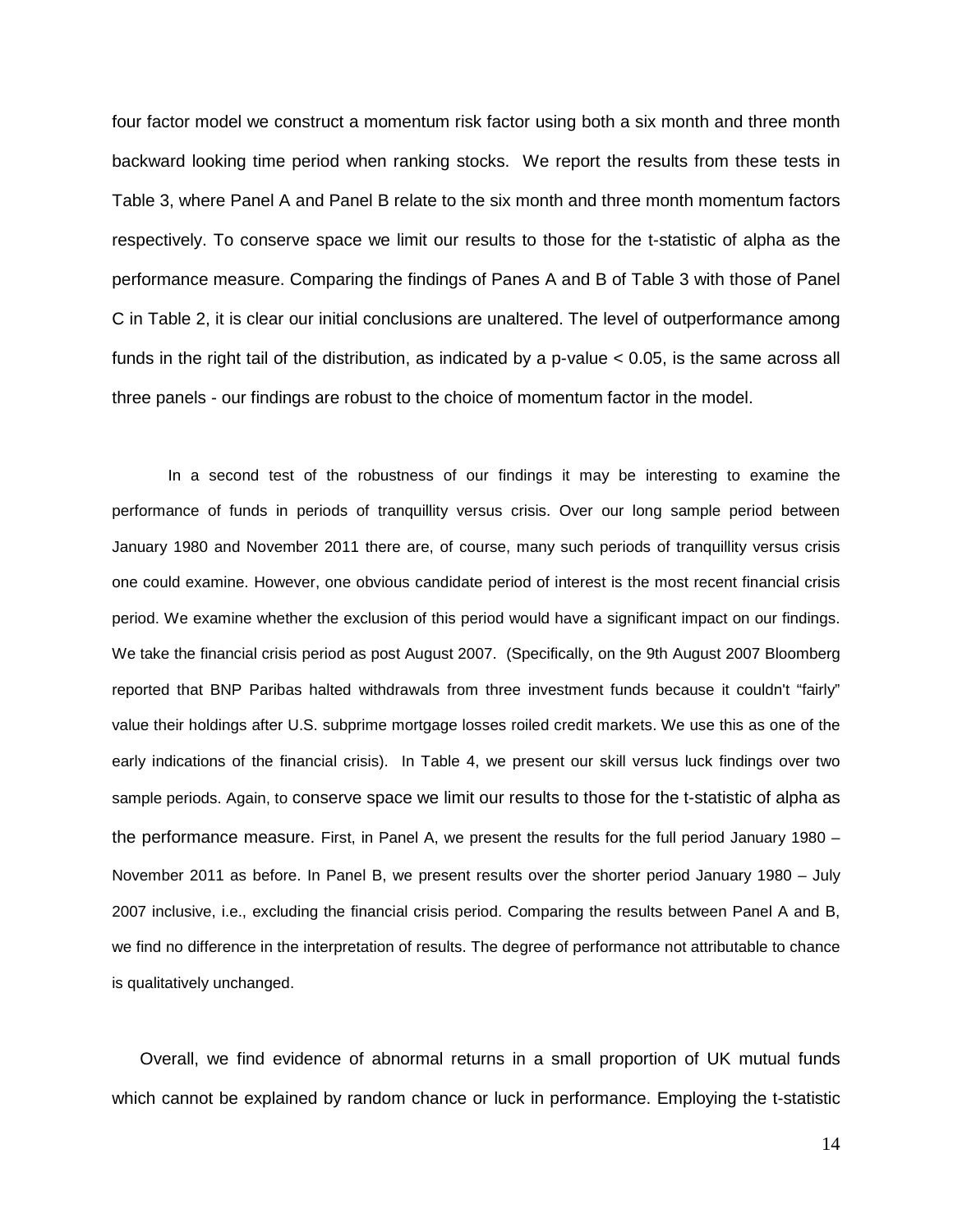of alpha as the performance measure points to a slightly higher percentage of skilful funds compared to the findings based on alpha. This is most likely because, by dividing by the standard error, the distribution of the t-statistics of the alphas of the randomly generated portfolios have shorter tails which increases the likelihood of finding lower p-values. The degree of skilful performance is higher when evaluated by a single factor CAPM or the Fama and French three factor model. In the Carhart four factor model when mutual returns attributable to momentum effects are discounted the prevalence of skilful performance is reduced.

## **5. Conclusion**

We test whether the stock selection performance of UK equity mutual funds, as measured by both alpha as well the t-statistic of alpha, is greater than that which can be explained by random chance or luck as measured by the distribution of the performance of randomly generated portfolios of stocks under the null hypothesis of no abnormal performance. We find that around 5% to 25% of funds across alternative performance measures and models yield abnormal returns beyond that which can be explained by random chance or luck in performance, i.e., the managers responsible for generating these returns may be considered to have possessed some skill. Employing the t-statistic of alpha as the performance measure points to a slightly higher percentage of skilful funds compared to alpha, most likely for statistical reasons around shortlived funds. The degree of skilful performance is higher when evaluated using a single factor CAPM or Fama and French three factor model but is reduced by the Carhart four factor model when actual mutual returns attributable to momentum effects are discounted. The high performing funds tend to be general equity funds, rather than income funds or small stock funds, they tend to be surviving funds and are generally managed from onshore UK rather than offshore locations.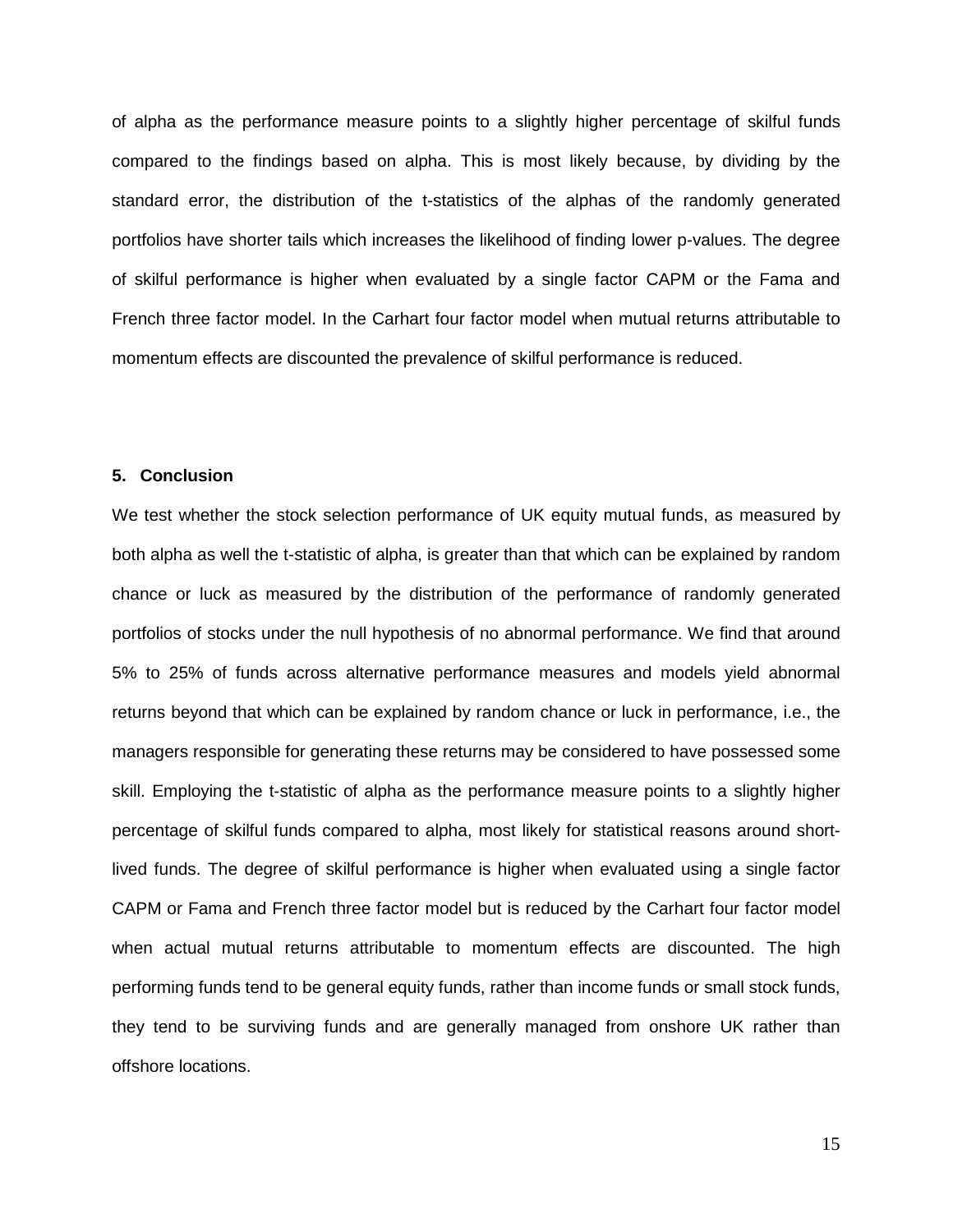## **References**

Arnott, R., Hsu, J., Kalesnik, V. and Tindall, P., (2013), The Surprising Alpha From Malkiel's Monkey and Upside-Down Strategies, *Journal of Portfolio Management*, Summer 2013, vol. 39, no. 4, pp. 91-105.

Brown, S., Goetzmann, W., Ibbotson, R. and Ross, S., (1992), "Survivorship Bias in Performance Studies", *Review of Financial Studies,* vol*.* 5, issue 4, pp. 553-580.

Carhart, M., (1997), On persistence in mutual fund performance, *Journal of Finance*, vol. 52, no. 1, pp. 57-82.

Clare, A., Motson, N. and Thomas, S., (2013), An evaluation of alternative equity indices Part 1: Heuristic and optimised weighting schemes, viewed 23 October 2014, [http://papers.ssrn.com/sol3/papers.cfm?abstract\\_id=2242028.](http://papers.ssrn.com/sol3/papers.cfm?abstract_id=2242028)

Cuthbertson, K., Nitzsche, D. and O'Sullivan, N., (2008), UK Mutual Fund Performance: skill or luck? *Journal of Empirical Finance*, vol. 15, issue 4, pp. 613-634.

Cuthbertson, K., Nitzsche, D. and O' Sullivan, N., (2010), Mutual Fund Performance: Measurement and Evidence, *Journal of Financial Markets, Instruments and Institutions*, vol. 19, issue 2, pp. 95-187.

Cuthbertson, K., Nitzsche, D. and O' Sullivan, N., (2012), False Discoveries in UK Mutual Fund Performance, *European Financial Management*, vol. 18, issue 3, pp. 444-463.

Fama, E. and French, K., (1996), Multifactor explanations of asset pricing anomalies, *Journal of Finance*, vol. 51, issue 1, pp. 55-84.

Fletcher, J., (1997), An examination of UK unit trust performance within the arbitrage pricing framework, *Review of Quantitative Finance and Accounting,* vol. 8, issue 2, pp. 91-107.

Foran, J. and O'Sullivan, N., (2014), Liquidity Risk and the Performance of UK Mutual Funds, *International Review of Financial Analysis*, 35, 178–189.

Foran, J., Hutchinson, M. and O'Sullivan, N., (2014), The asset pricing effects of UK market liquidity shocks: Evidence from tick data, *International Review of Financial Analysis*, 32, 85–94.

Malkiel, B., (1973), *A Random Walk Down Wall Street: The Time-Tested Strategy for Successful Investing*. W.W. Norton, New York.

Newey, W. and West, K., (1987), 'A Simple, Positive Semi-Definite, Heteroscedasticity and Autocorrelation Consistent Covariance Matrix', *Econometrica*, vol. 55, no. 3, pp. 703-708.

Otten, R. and Reijnders, M., (2012), The Performance of Small Cap Mutual Funds: Evidence for the UK, viewed on 23 October 2014,<http://ssrn.com/abstract=2056932>

Quigley, G. and Sinquefield, R., (1999), The performance of UK equity unit trusts, Report by Dimensional Fund Advisors for Institute for Fiduciary Education.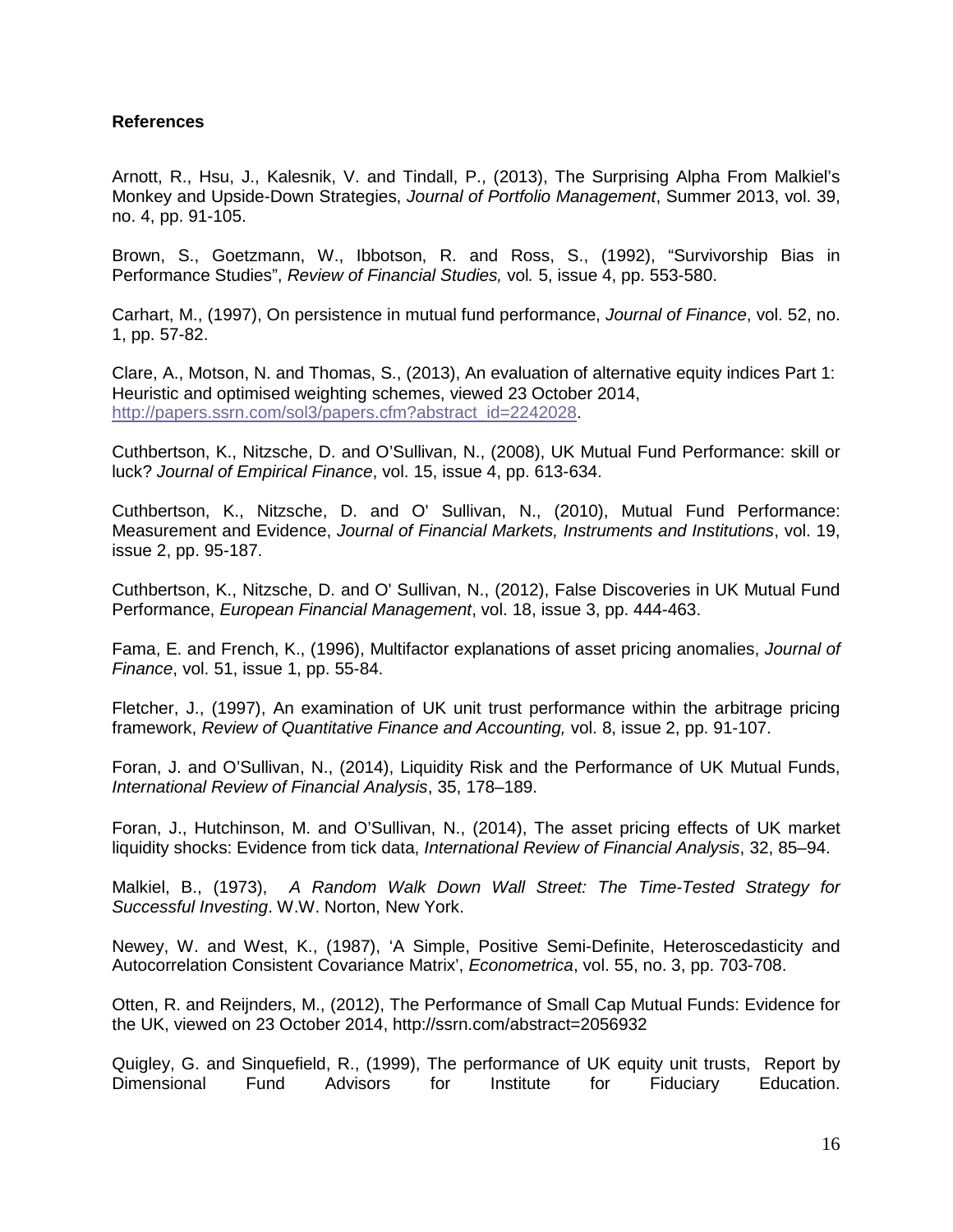## **Figure 1: UK Mutual Fund Returns 1980 – 2011**

The chart plots the monthly time series of the cross-sectional average mutual return from January 1980 to November 2011.

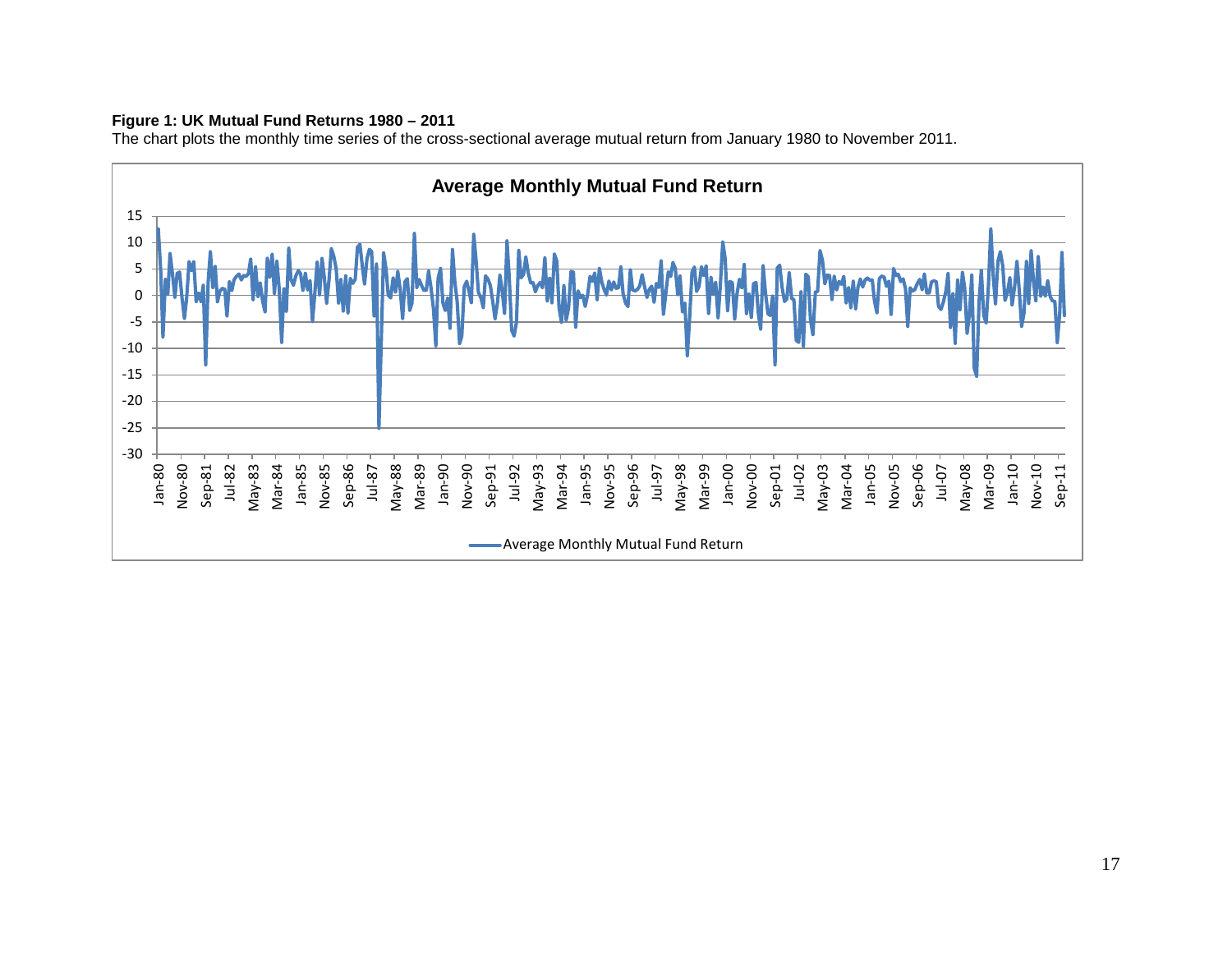#### **Table 1: Mutual Fund Performance Evaluation Against Randomly Generated Alpha**

The row denoted "Alpha" shows mutual fund actual alphas at various points in the cross-sectional distribution, e.g., "min" corresponds to the lowest alpha, "5 min" corresponds to the fifth lowest alpha, "min5%" corresponds to the alpha at the fifth percentile, "max" corresponds to the highest alpha etc. "Average" refers to the average of the 1,000 alphas of the randomly generated portfolios corresponding to the fund in that column. "p-value" refers to the p-value of the actual alpha in row 1. "Obs" refers to the number of monthly observations of the fund. "Style" denotes whether the fund is an income fund (1), a general equity fund (2) or a small stock fund (3). "On/Off" refers to whether the fund is an onshore fund (1) or an offshore fund (0). "Survivor" denotes whether the fund is a survivor (1) or a non-survivor (0). Panels A, B and C report results around alpha from the three alternative performance models as indicated.

|          |                                                                                                                                                                               |          |       |       |       |       | <b>Panel A: Single Factor CAPM</b><br>$(R_i - r_f)_t = \alpha_i + \beta_{1i}(R_m - r_f)_t + \varepsilon_{it}$ |       |       |       |       |       |       |       |       |       |       |
|----------|-------------------------------------------------------------------------------------------------------------------------------------------------------------------------------|----------|-------|-------|-------|-------|---------------------------------------------------------------------------------------------------------------|-------|-------|-------|-------|-------|-------|-------|-------|-------|-------|
|          | min40%<br>$max30\%$<br>5 min<br>min5%<br>min10%<br>$max10\%$<br>20 <sub>max</sub><br>15max<br>.2max<br>l Omax<br>max5%<br>2 max<br>min<br>max<br><i>i</i> max<br>3 max<br>max |          |       |       |       |       |                                                                                                               |       |       |       |       |       |       |       |       |       |       |
| Alpha    | 1.467<br>0.203<br>1.459<br>$-1.06$<br>$-0.171$<br>0.040<br>0.583<br>0.708<br>0.845<br>.050<br>1.192<br>$-0.264$<br>0.458<br>0.75<br>0.818<br>1.007<br>$-0.698$                |          |       |       |       |       |                                                                                                               |       |       |       |       |       |       |       |       |       |       |
| Average  | 0.016                                                                                                                                                                         | $-0.018$ | 0.126 | 0.027 | 0.038 | 0.031 | 0.068                                                                                                         | 0.285 | 0.284 | 0.122 | 0.233 | 0.088 | 0.036 | 0.088 | 0.235 | 0.678 | 0.712 |
| p-value  | $\theta$                                                                                                                                                                      | 0.005    | 0.04  | 0.23  | 0.55  | 0.27  | 0.055                                                                                                         | 0.04  | 0.01  | 0.00  | 0.00  | 0.00  | 0.00  | 0.00  | 0.00  | 0.01  | 0.00  |
| Obs.     | 52                                                                                                                                                                            | 55       |       | 66    | 214   | 52    | -65                                                                                                           | 122   | 152   | 178   | 143   | 74    | -66   | 196   | 163   | 36    | 36    |
| Style    |                                                                                                                                                                               |          |       |       |       |       |                                                                                                               |       |       |       |       |       |       |       |       |       | 3     |
| On/Off   |                                                                                                                                                                               |          |       |       |       |       |                                                                                                               |       |       |       |       |       |       |       |       |       |       |
| Survivor |                                                                                                                                                                               |          |       |       |       |       |                                                                                                               |       |       |       |       |       |       |       |       |       |       |

#### **Panel B: Fama and French Three Factor Model**

 $(R_i - r_f)_t = \alpha_i + \beta_{1i}(R_m - r_f)_t + \beta_{2i}SMB_t + \beta_{3i}HML_t + \varepsilon_{it}$ 

|          | min            | i min    | min5%    | $min10\%$ | .140%<br>min | max30% | $max10\%$ | max5%           | 20 <sub>max</sub> | 5max     | 2max  | 10max    | max      | max   | max   | 2 max    | max   |
|----------|----------------|----------|----------|-----------|--------------|--------|-----------|-----------------|-------------------|----------|-------|----------|----------|-------|-------|----------|-------|
| Alpha    | $-0.99$        | $-0.664$ | $-0.340$ | $-0.222$  | $-0.017$     | 0.135  | 0.635     | 0.417           | 0.534             | 0.63.    | 0.635 | 0.741    | 0.808    | 0.889 | 0.901 | 0.913    | 0.921 |
| Average  | 0057           | 0.050    | 0.154    | 0.164     | $-0.107$     | 0.06   | $-0.060$  | $-0.05^{\circ}$ | $-0.037$          | $-0.03$  | 0.064 | $-0.048$ | $-0.032$ | 0.140 | 0.145 | $-0.034$ | 0.034 |
| p-value  | $\Omega$       | 0.005    | 0.05     | 0.15      | 0.730        | 0.42   | 0.00      | 0.01            | 0.00              | $0.00\,$ | 0.025 | 0.00     | 0.00     | 0.005 | 0.00  | 0.00     | 0.00  |
| Obs.     | $\Omega$<br>′∸ | 55       | 36       | -43       | 191          | 60     | 138       | 152             | 15.               | 79       | 59    | 130      | 163      | 36    | 36    | -45      | 66    |
| Style    |                |          |          |           |              |        |           |                 |                   |          |       |          |          |       |       |          |       |
| On/Off   |                |          |          |           |              |        |           |                 |                   |          |       |          |          |       |       |          |       |
| Survivor |                |          |          |           |              |        |           |                 |                   |          |       |          |          |       |       |          |       |

#### **Panel C: Carhart Four Factor Model**

 $(R_i - r_f)_t = \alpha_i + \beta_{1i}(R_m - r_f)_t + \beta_{2i}SMB_t + \beta_{3i}HML_t + \beta_{4i}MOM_t + \varepsilon_{it}$ 

|          | min     | y min    | min5%    | min10%   | min40%   | max30% | $max10\%$ | max5% | 20 <sub>max</sub> | 5 <sub>max</sub> | 2 <sub>max</sub> | 10max | max            | max   | max   | 2 max | max   |
|----------|---------|----------|----------|----------|----------|--------|-----------|-------|-------------------|------------------|------------------|-------|----------------|-------|-------|-------|-------|
| Alpha    | $-0.98$ | $-0.661$ | $-0.339$ | $-0.240$ | $-0.027$ | 0.128  | 0.338     | 0.407 | 0.523             | J.619            | 0.633            | 0.678 | $0.75^{\circ}$ | 0.892 | 0.917 | 0.934 | 1.059 |
| Average  | 0.204   | 0.139    | 0.037    | 0.143    | 0.157    | 0.123  | 0.113     | 0.165 | 0.153             | 132              | 0.154            | 0.181 | 0.097          | 0.148 | 0.002 | 0.053 | 0.153 |
| p-value  | 0.00    | 0.02     | 0.00     | 0.035    | 0.2      | 0.48   | 0.08      | 0.10  | 0.04              | 0.025            | 0.005            | 0.015 | 0.0            | 0.013 | 0.005 | 0.00  | 0.00  |
| Obs.     | 92      | 55       | 346      | 110      | 124      | 113    | 148       | 158   | 143               | 79               | 163              | 130   | 45             | 36    | 45    | 45    | 66    |
| Style    |         |          |          |          |          |        |           |       |                   |                  |                  |       |                |       |       |       |       |
| On/Off   |         |          |          |          |          |        |           |       |                   |                  |                  |       |                |       |       |       |       |
| Survivor |         |          |          |          |          |        |           |       |                   |                  |                  |       |                |       |       |       |       |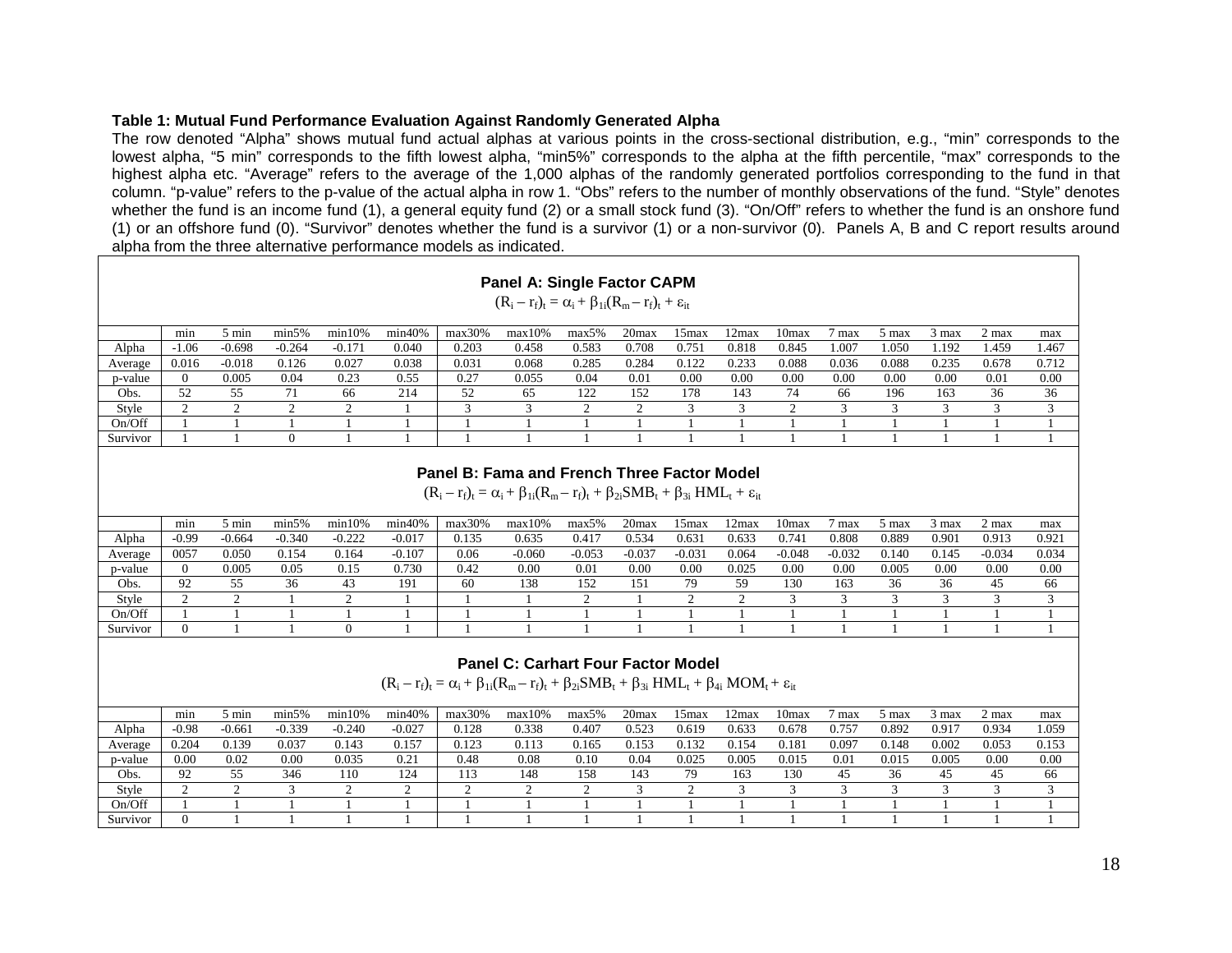#### **Table 2: Mutual Fund Performance Evaluation Against Randomly Generated t-statistics of Alpha**

The row denoted "t-Alpha" shows mutual fund t-statistics of alpha at various points in the cross-sectional distribution, e.g., "min" corresponds to the lowest t-statistic of alpha, "5 min" corresponds to the fifth lowest t-alpha, "min5%" corresponds to the t-alpha at the fifth percentile, "max" corresponds to the highest t-alpha etc. "Average" refers to the average of the 1,000 t-statistics of alpha of the randomly generated portfolios corresponding to the fund in that column. "p-value" refers to the p-value of the actual t-statistic of alpha in row 1. "Obs" refers to the number of monthly observations of the fund. "Style" denotes whether the fund is an income fund (1), a general equity fund (2) or a small stock fund (3). "On/Off" refers to whether the fund is an onshore fund (1) or an offshore fund (0). "Survivor" denotes whether the fund is a survivor (1) or a nonsurvivor (0). Panels A, B and C report results around the t-statistics of alpha from the three alternative performance models as indicated.

|          |                                                                                                                                                                                              |       |       |       |       |       | <b>Panel A: Single Factor CAPM</b><br>$(R_i - r_f)_t = \alpha_i + \beta_{1i}(R_m - r_f)_t + \varepsilon_{it}$ |       |       |       |       |       |       |       |       |       |       |
|----------|----------------------------------------------------------------------------------------------------------------------------------------------------------------------------------------------|-------|-------|-------|-------|-------|---------------------------------------------------------------------------------------------------------------|-------|-------|-------|-------|-------|-------|-------|-------|-------|-------|
|          | min40%<br>$5 \text{ min}$<br>min5%<br>min10%<br>$max30\%$<br>$max10\%$<br>20 <sub>max</sub><br>15 <sub>max</sub><br>10max<br>2max<br>$2$ max<br>max5%<br>3 max<br>max<br>min<br>5 max<br>max |       |       |       |       |       |                                                                                                               |       |       |       |       |       |       |       |       |       |       |
| t-Alpha  | 4.171<br>$-7.08$<br>$-1.044$<br>0.284<br>1.092<br>3.202<br>3.286<br>3.436<br>$-2.926$<br>2.004<br>2.501<br>2.772<br>2.893<br>2.982<br>3.068<br>3.225<br>$-1.486$                             |       |       |       |       |       |                                                                                                               |       |       |       |       |       |       |       |       |       |       |
| Average  | 0.189                                                                                                                                                                                        | 0.437 | 0.827 | 0.111 | 0.751 | 0.059 | 0.132                                                                                                         | 1.024 | 1.022 | 0.762 | 0.928 | 0.942 | 0.892 | 0.500 | 0.844 | 0.788 | 0.577 |
| p-value  | 0.00                                                                                                                                                                                         | 0.00  | 0.00  | 0.02  | 0.21  | 0.04  | 0.01                                                                                                          | 0.01  | 0.005 | 0.00  | 0.00  | 0.00  | 0.00  | 0.00  | 0.00  | 0.00  | 0.00  |
| Obs.     | 43                                                                                                                                                                                           | 60    | 110   | 71    | 105   | 66    | 337                                                                                                           | 152   | 151   | 138   | 122   | 122   | 148   | 101   | 148   | 104   | 130   |
| Style    | ◠                                                                                                                                                                                            |       |       |       |       |       |                                                                                                               |       |       |       |       |       |       |       |       |       | 3     |
| On/Off   |                                                                                                                                                                                              |       |       |       |       |       |                                                                                                               |       |       |       |       |       |       |       |       |       |       |
| Survivor | $\Omega$                                                                                                                                                                                     | -0    |       |       |       |       |                                                                                                               |       |       |       |       |       |       |       |       |       |       |

#### **Panel B: Fama and French Three Factor Model**

 $(R_i - r_f)_t = \alpha_i + \beta_{1i}(R_m - r_f)_t + \beta_{2i}SMB_t + \beta_{3i}HML_t + \epsilon_{it}$ 

|                 | min     | min        | min5%                            | min10%   | min40%   | $max30\%$ | max10% | max5%         | 20 <sub>max</sub> | 5 <sub>max</sub> | 2max  | 10max | max   | max   | 5 max | 2 max    | max      |
|-----------------|---------|------------|----------------------------------|----------|----------|-----------|--------|---------------|-------------------|------------------|-------|-------|-------|-------|-------|----------|----------|
| t <b>-Alpha</b> | $-7.60$ | $-3.220$   | $-2.022$                         | . .501   | $-0.105$ | 0.859     | 1.829  | $\angle .434$ | 2.688             | 2.837            | 2.908 | 2.985 | 3.045 | 15    | 3.162 | 3.178    | 5.172    |
| Average         | 0.353   | $-0.914$   | .304<br>$\overline{\phantom{a}}$ | $-0.016$ | $-0.46$  | 0.187     | 0.032  | $-0.249$      | J.370             | $-0.324$         | 0.064 | 0.125 | 0.060 | 0.296 | 0.068 | $-0.042$ | $-0.249$ |
| p-value         | 0.00    | $_{0.005}$ | 0.20                             | 0.04     | 0.64     | 0.23      | 0.02   | $_{0.00}$     | 0.01'             | 0.00             | 0.00  | 0.0C  | 0.00  | 0.005 | 0.00  | 0.00     | 0.00     |
| Obs.            | 43      | 141        | 346                              | 92       | 182      | 56        | 84     | $140^{\circ}$ | 105               | 178              | 68    | 122   |       | 104   | 65    | 119      | 130      |
| Style           |         |            |                                  |          |          |           |        |               |                   |                  |       |       |       |       |       |          |          |
| On/Off          |         |            |                                  |          |          |           |        |               |                   |                  |       |       |       |       |       |          |          |
| Survivor        |         |            |                                  |          |          |           |        |               |                   |                  |       |       |       |       |       |          |          |

#### **Panel C: Carhart Four Factor Model**

 $(R_i - r_f)_t = \alpha_i + \beta_{1i}(R_m - r_f)_t + \beta_{2i}SMB_t + \beta_{3i}HML_t + \beta_{4i}MOM_t + \varepsilon_{it}$ 

|         | min     | min   | min5% | min10% | min40%       | $max30\%$ | max10% | max5%        | 20 <sub>max</sub> | 5 <sub>max</sub> | ∡2ma× | 10max | max   | <i>max</i> | 3 max     | 2 max | max   |
|---------|---------|-------|-------|--------|--------------|-----------|--------|--------------|-------------------|------------------|-------|-------|-------|------------|-----------|-------|-------|
| t-Alpha | $-7.88$ | 3.202 | 2.144 | .625   | 0.151        | 0.875     | .949   | $\angle 459$ | 2.701             | 2.909            | 2.924 | 2.974 | 3.029 | 3.137      | 3.262     | 3.803 | 4.720 |
| Average | 0.447   | 0.225 | 0.359 | 0.548  | 0.501        | 0.810     | 0.466  | J.708        | ).558             | 0.63             | 0.58  | ገ 45  | ).55  | 0.918      | 0.660     | 0.684 | 0.796 |
| p-value | 0.00    | 0.00  | 0.00  | 0.04   | ስ ኃና<br>U.∠. | $0.4^{-}$ | 0.06   | $0.01^{4}$   | 0.03              | 0.03             | 0.0   | 0.01: | 0.00  | 0.015      | 0.00      | 0.0(  | 0.00  |
| Obs.    | 43      | 372   |       |        |              | 66        | 36     | 178          | 196               | 68               |       | 50    | 249   | 104        | 27'<br>້≀ | 277   | 130   |
| Style   |         |       |       |        |              |           |        |              |                   |                  |       |       |       |            |           |       |       |
| On/Off  |         |       |       |        |              |           |        |              |                   |                  |       |       |       |            |           |       |       |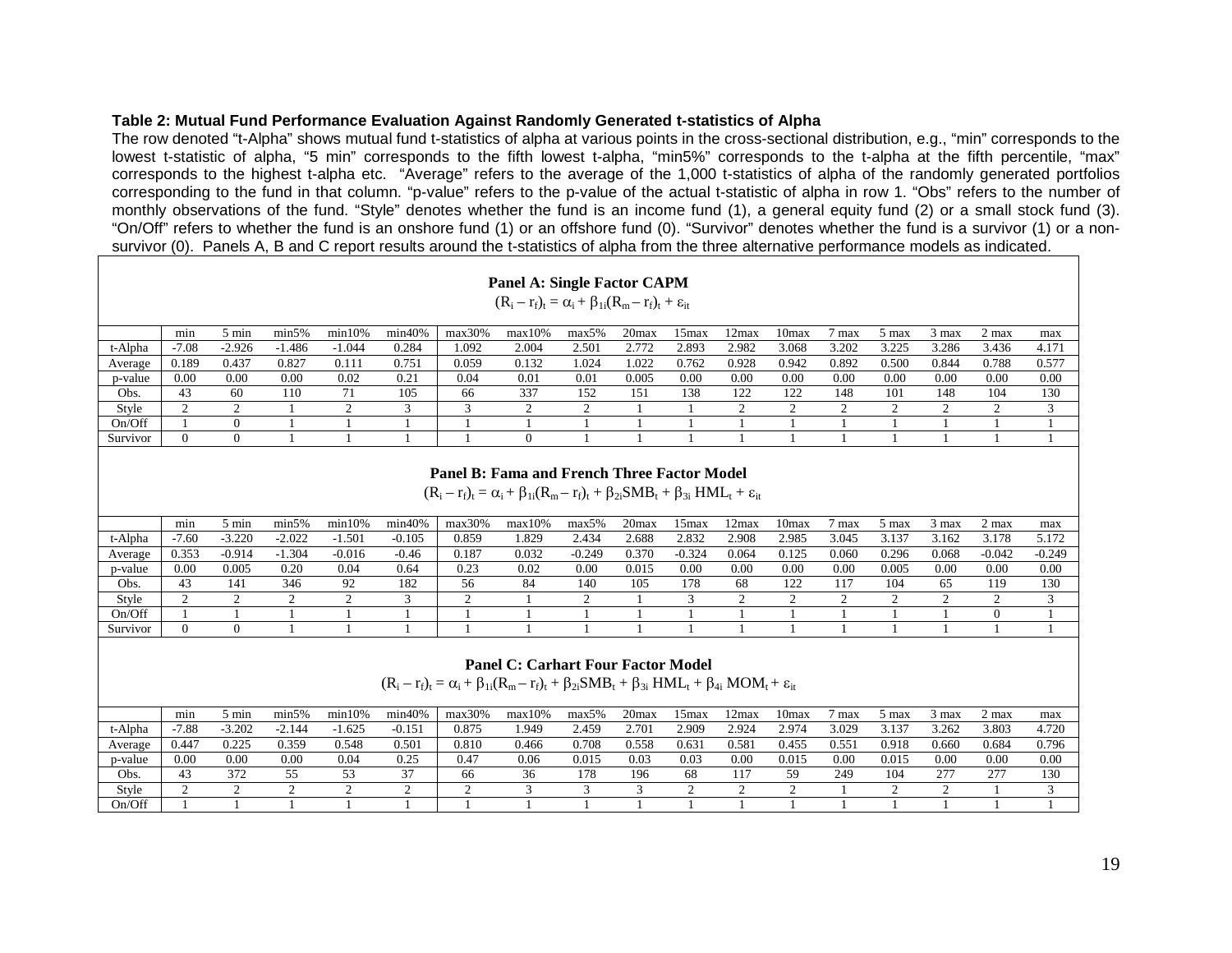#### **Table 3: Mutual Fund Performance Evaluation Against Randomly Generated t-statistics of Alpha for alternative momentum measures**

The row denoted "t-Alpha" shows mutual fund t-statistics of alpha at various points in the cross-sectional distribution, e.g., e.g., "min" corresponds to the lowest t-statistic of alpha, "5 min" corresponds to the fifth lowest t-alpha, "min5%" corresponds to the t-alpha at the fifth percentile, "max" corresponds to the highest t-alpha etc. "Average" refers to the average of the 1,000 t-statistics of alpha of the randomly generated portfolios corresponding to the fund in that column. "p-value" refers to the p-value of the actual t-statistic of alpha in row 1. "Obs" refers to the number of monthly observations of the fund. "Style" denotes whether the fund is an income fund (1), a general equity fund (2) or a small stock fund (3). "On/Off" refers to whether the fund is an onshore fund (1) or an offshore fund (0). "Survivor" denotes whether the fund is a survivor (1) or a nonsurvivor (0). Panel A and Panel B report results for the Carhart four factor model where the momentum factor is generated looking back 6 months and 3 months respectively with a holding period of one month in both cases.

|          |                |                 |          |          |           |           | Panel A: Carhart Four Factor Model (6 month momentum)<br>$(R_i - r_f)_t = \alpha_i + \beta_{1i}(R_m - r_f)_t + \beta_{2i}SMB_t + \beta_{3i}HML_t + \beta_{4i}MOM_t + \varepsilon_{it}$ |            |                   |       |       |                   |        |       |       |       |       |
|----------|----------------|-----------------|----------|----------|-----------|-----------|----------------------------------------------------------------------------------------------------------------------------------------------------------------------------------------|------------|-------------------|-------|-------|-------------------|--------|-------|-------|-------|-------|
|          | min            | $5 \text{ min}$ | min5%    | min10%   | min40%    | $max30\%$ | $max10\%$                                                                                                                                                                              | max5%      | 20 <sub>max</sub> | 15max | 12max | 10 <sub>max</sub> | 7 max  | 5 max | 3 max | 2 max | max   |
| t-Alpha  | $-7.72$        | $-3.168$        | $-2.037$ | $-1.646$ | $-0.163$  | 0.835     | 1.836                                                                                                                                                                                  | 2.391      | 2.692             | 2.815 | 2.838 | 2.877             | 3.00   | 3.079 | 3.166 | 3.693 | 4.722 |
| Average  | 0.837          | 0.026           | 0.945    | 0.613    | 0.728     | 0.648     | 0.752                                                                                                                                                                                  | 0.296      | 0.801             | 0.751 | 0.629 | 0.720             | 0.657  | 1.042 | 0.985 | 0.571 | 0.775 |
| p-value  | 0.00           | 0.00            | 0.00     | 0.02     | 0.15      | 0.42      | 0.14                                                                                                                                                                                   | 0.01       | 0.02              | 0.01  | 0.00  | 0.02              | 0.00   | 0.02  | 0.02  | 0.00  | 0.00  |
| Obs.     | 43             | 372             | 90       | 222      | 181       | 171       | 112                                                                                                                                                                                    | 45         | 151               | 122   | 117   | 101               | 119    | 104   | 65    | 277   | 130   |
| Style    | $\overline{2}$ | ◠               |          |          | $\bigcap$ |           |                                                                                                                                                                                        | $\sqrt{2}$ |                   |       |       |                   |        |       |       |       | 3     |
| On/Off   |                |                 |          |          |           |           |                                                                                                                                                                                        |            |                   |       |       |                   | $_{0}$ |       |       |       |       |
| Survivor |                |                 |          |          |           |           |                                                                                                                                                                                        |            |                   |       |       |                   |        |       |       |       |       |
|          |                |                 |          |          |           |           |                                                                                                                                                                                        |            |                   |       |       |                   |        |       |       |       |       |

#### **Panel B: Carhart Four Factor Model (3 month momentum)**

|          |         |          |          |          | $\mathbf{u}$<br>$-1/1$ |           | $\omega_1$ PIN-M $\omega_1$ P20-1120 P31 H $\omega_1$ P41 $\cdots$ |          |                   |       |          |       |       |       |       |       |       |
|----------|---------|----------|----------|----------|------------------------|-----------|--------------------------------------------------------------------|----------|-------------------|-------|----------|-------|-------|-------|-------|-------|-------|
|          | min     | 5 min    | min5%    | min10%   | min40%                 | $max30\%$ | $max10\%$                                                          | max5%    | 20 <sub>max</sub> | 5max  | . 2max   | 10max | max   | 5 max | 3 max | 2 max | max   |
| t-Alpha  | $-7.62$ | $-3.104$ | $-1.938$ | $-1.494$ | $-0.119$               | 0.912     | 1.941                                                              | 2.445    | 2.755             | 2.884 | 2.935    | 2.946 | 3.006 | 3.049 | 3.209 | 3.713 | 5.078 |
| Average  | 0.853   | 0.580    | 0.108    | 0.610    | 0.587                  | 0.439     | 0.459                                                              | $-0.066$ | 0.363             | 0.770 | $-0.042$ | 0.327 | 0.427 | 0.282 | 0.692 | 0.036 | 0.373 |
| p-value  | 0.00    | 0.00     | 0.01     | 0.00     | 0.19                   | 0.26      | 0.16                                                               | 0.00     | 0.00              | 0.01  | 0.00     | 0.00  | 0.00  | 0.00  | 0.00  | 0.00  | 0.00  |
| Obs.     | 43      | 61       | 120      | 71       | 94                     | 117       | 133                                                                | 280      | 148               | 105   | 249      | 151   | 122   | 119   | 65    | 277   | 130   |
| Style    |         |          |          |          |                        |           |                                                                    |          |                   |       |          |       |       |       |       |       |       |
| On/Off   |         |          |          |          |                        |           |                                                                    |          |                   |       |          |       |       |       |       |       |       |
| Survivor |         |          |          |          |                        |           |                                                                    |          |                   |       |          |       |       |       |       |       |       |

## $(R_1 - r_2) = \alpha + \beta_1 (R_1 - r_2) + \beta_2 SMR_1 + \beta_2 SMM_2 + \beta_3 SMM_3 + \beta_4 SMM_4 + \epsilon_4 S$